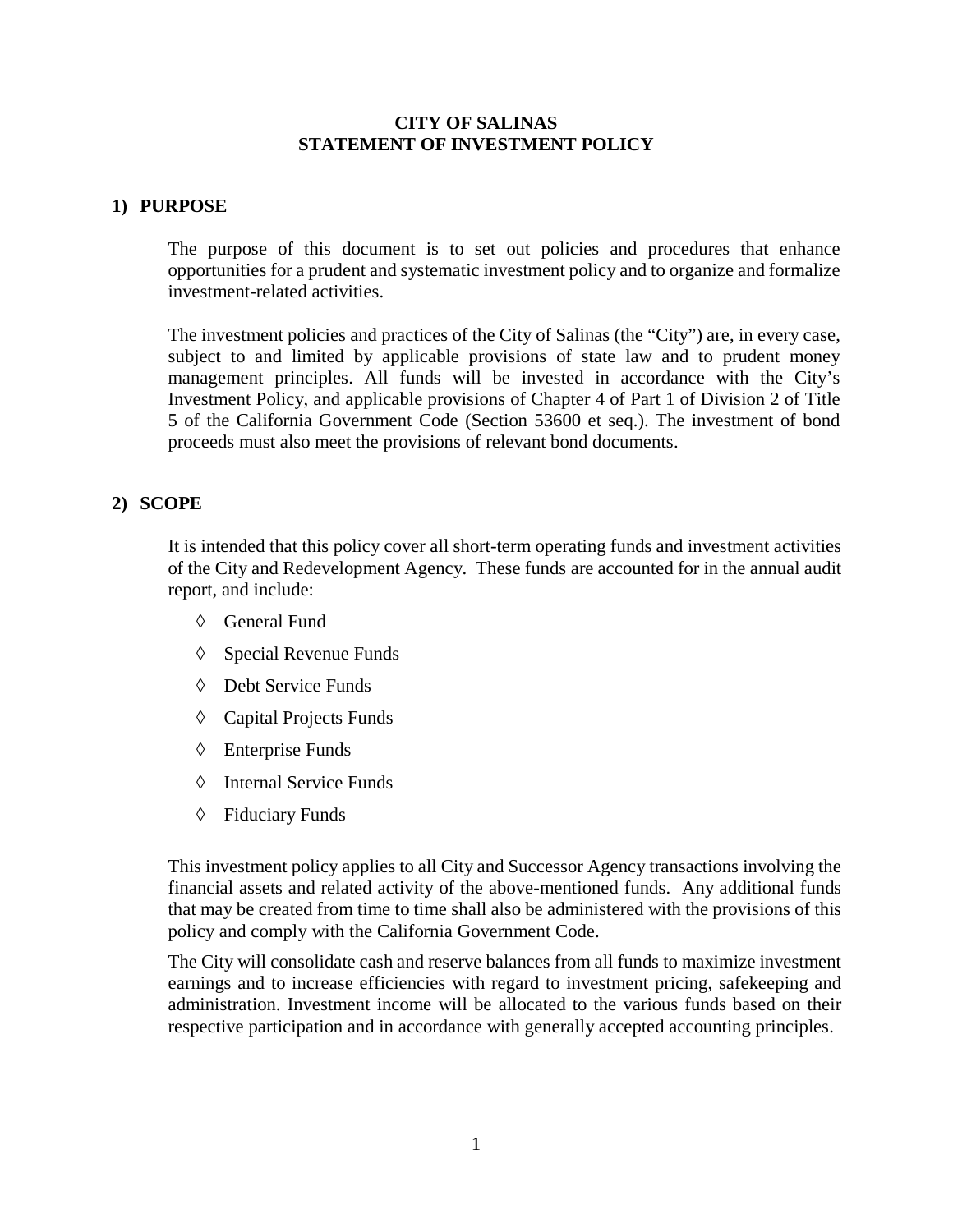## **3) OBJECTIVES**

The City has a fiduciary responsibility to maximize the productive use of all the assets entrusted to its care and to invest and manage those public funds wisely and prudently. As such, the City shall strive to maintain the level of investment of all idle funds as near 100% as possible through daily and projected cash flow determinations, investing in those investment vehicles deemed prudent and allowable under current legislation of the State of California and the ordinances of the City of Salinas.

The investment of the funds of the City of Salinas is directed to the goals of, in order of priority, safety, liquidity and yield.

Safety of principal is the foremost objective of the City. Each investment transaction shall seek to ensure that capital losses are limited. However, it is recognized that market prices of securities will vary depending on economic and interest rate conditions at any point in time. It is further recognized, that in a well-diversified investment portfolio, occasional measured losses are inevitable due to security sales, economic, bond market, or individual security credit analysis. These occasional losses must be considered within the context of the overall investment program objectives and the resultant long-term rate of return.

The City's investment portfolio will remain sufficiently liquid to enable the City to meet all operating requirements which might be reasonably anticipated.

An amount of money deemed sufficient to meet one payroll and two weeks claims shall be maintained in highly liquid investment vehicles such as the State Local Agency Investment Fund, or other similar investment instrument

The City's investment portfolio shall be managed to attain a market average rate of return throughout budgetary and economic cycles, taking into account the City's investment risk constraints and cash flow requirements, and state and local law, ordinances or resolutions that restrict the placement of short term funds.

## **4) PRUDENT INVESTOR STANDARD**

In managing its investment program, the City will observe the "Prudent Investor" standard as stated in Government Code Section 53600.3, applied in the context of managing an overall portfolio. Investments will be made with care, skill, prudence and diligence, taking into account the prevailing circumstances, including, but not limited to general economic conditions, the anticipated needs of the City and other relevant factors that a prudent person acting in a fiduciary capacity and familiar with those matters would use in the stewardship of funds of a like character and purpose.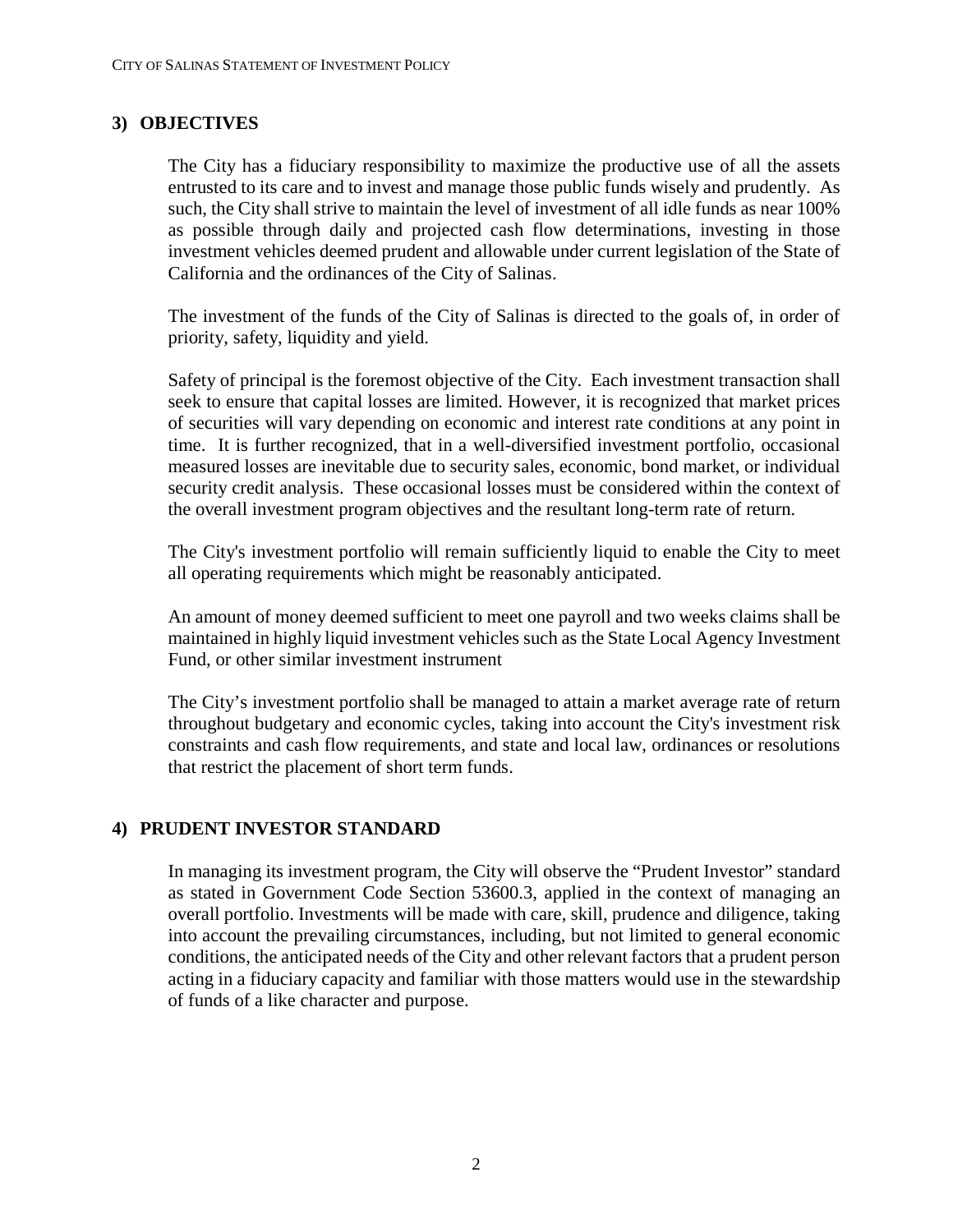## **5) PERFORMANCE EVALUATION**

Investment performance is to be continually monitored and evaluated by the Finance Director. The City's primary portfolio performance will be measured against an objective index with similar attributes to the City's portfolio.

## **6) DELEGATION OF AUTHORITY**

The City Council has delegated investment authority for a one-year period to the Director of Finance pursuant to Section 46 of the City Charter and Chapter 12 of the City Code. This delegation is further authorized by Section 53600, et seq. of the Government Code of the State of California, which specifies the various permissible investment vehicles, collateralization levels, portfolio limits, and reporting requirements. Subject to review, the City Council may renew the delegation of authority each year.

No person may engage in an investment transaction except as provided under the terms of the policy and the procedures established by the Finance Director. Portfolio management and transactions may be delegated to an independent investment advisor registered with the SEC. The advisor shall follow the investment policy, herein stated, and such other written instructions as are provided.

The Treasurer and the delegated investment officers, acting in accordance with written procedures and the investment policy and exercising due diligence, shall be relieved of personal responsibility for an individual security's credit risk or market price changes, provided deviations from expectations are reported in a timely fashion and appropriate action is taken to control adverse developments.

## **7) ETHICS AND CONFLICTS OF INTEREST**

Officers and employees involved in the investment process shall refrain from personal business activity that conflicts with proper executions of the investment program, or impairs their ability to make impartial investment decisions. Additionally, the City Officials are required to annually file applicable financial disclosures as required by the Fair Political Practices Commission (FPPC).

## **8) SAFEKEEPING AND CUSTODY**

To protect against fraud or embezzlement of losses caused by collapse of an individual securities dealer, securities owned by the City shall be held in safekeeping by a third party bank / trust department.

All security transactions entered into by the City of Salinas shall be conducted on **deliveryversus-payment (DVP)** basis. All securities purchased or acquired shall be delivered to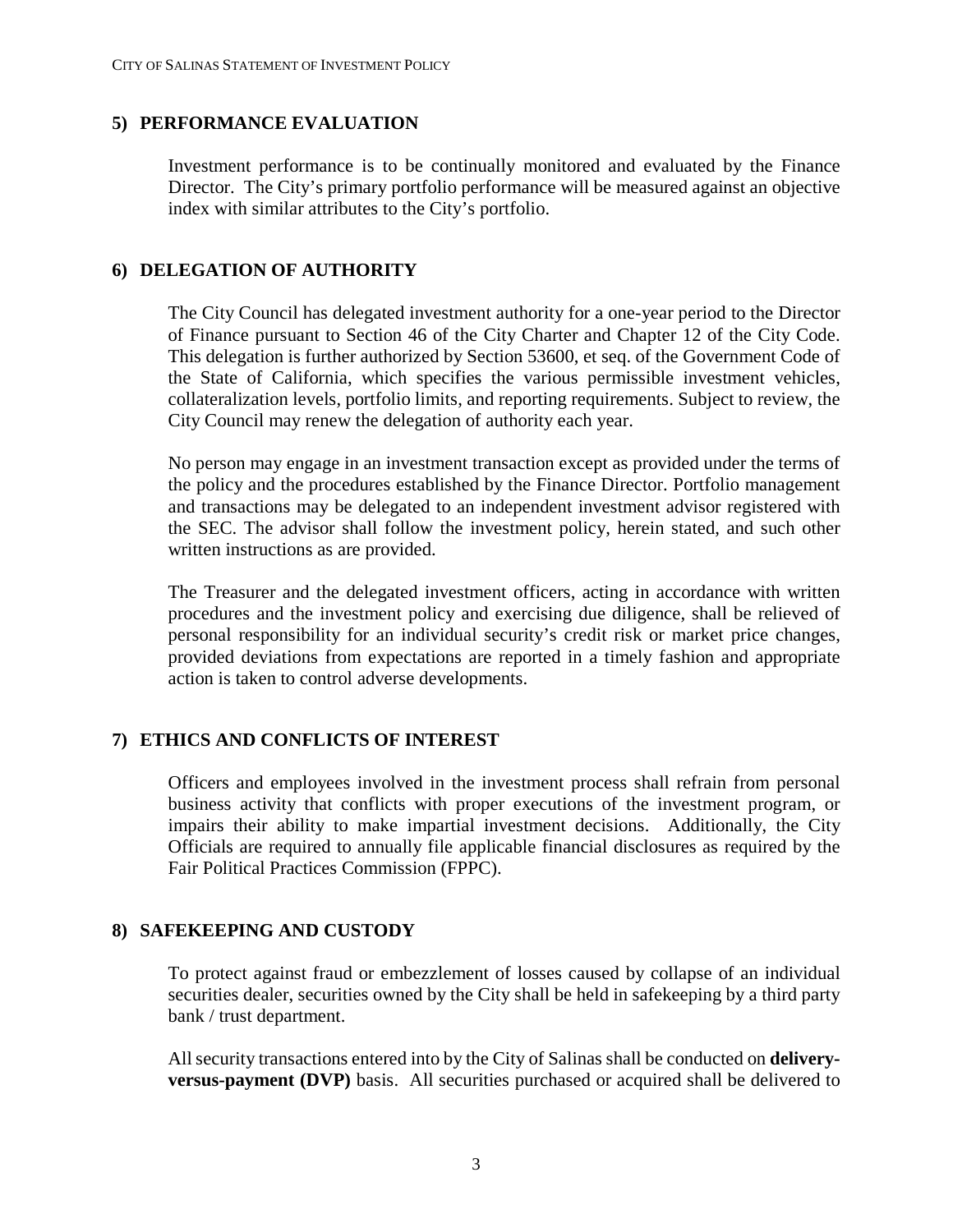the City of Salinas by book entry, physical delivery, or by third party custodial agreement as required by CGC 53601.

All exceptions to this safekeeping policy must be approved by the City Manager in written form and included in monthly reporting to the City Council.

The only exception to the foregoing shall be depository accounts and securities purchases made with: (i) LAIF and other LGIPs; (ii) non-negotiable certificates of deposit, and, (iii) money market mutual funds, since the purchased securities are not deliverable. Evidence of each these investments will be held by the City.

## **9) DIVERSIFICATION**

The City of Salinas will diversify its investments by security type and institution. It is the policy of the City of Salinas to diversify its investment portfolio. Assets shall be diversified to reduce the risk of loss resulting from over concentration of assets in a specific maturity, a specific issuer, or a specific class of securities. Diversification strategies shall be determined and revised periodically and approved by the City Manager and the City Council. In establishing specific diversification strategies, the following general policies and constraints shall apply:

- (a) Maturities selected shall provide for stability of income and liquidity.
- (b) Disbursement and payroll dates shall be covered through maturity investments and marketable securities.

## **10) INTERNAL CONTROL**

The Finance Director shall establish a system of written internal controls to regulate the City's investment activities, including the activities of any subordinate officials acting on behalf of the City.

The investment portfolio and all related transactions are reviewed and balanced to appropriate general ledger accounts by the Finance Staff on a monthly basis.

An independent analysis by the City's external auditor shall be conducted annually as part of the annual audit to review internal control, account activity, and compliance with the Government Code and with policies and procedures and reported to City Council.

#### **11) REPORTING**

The Finance Director will submit to City Council a monthly report of investment transactions.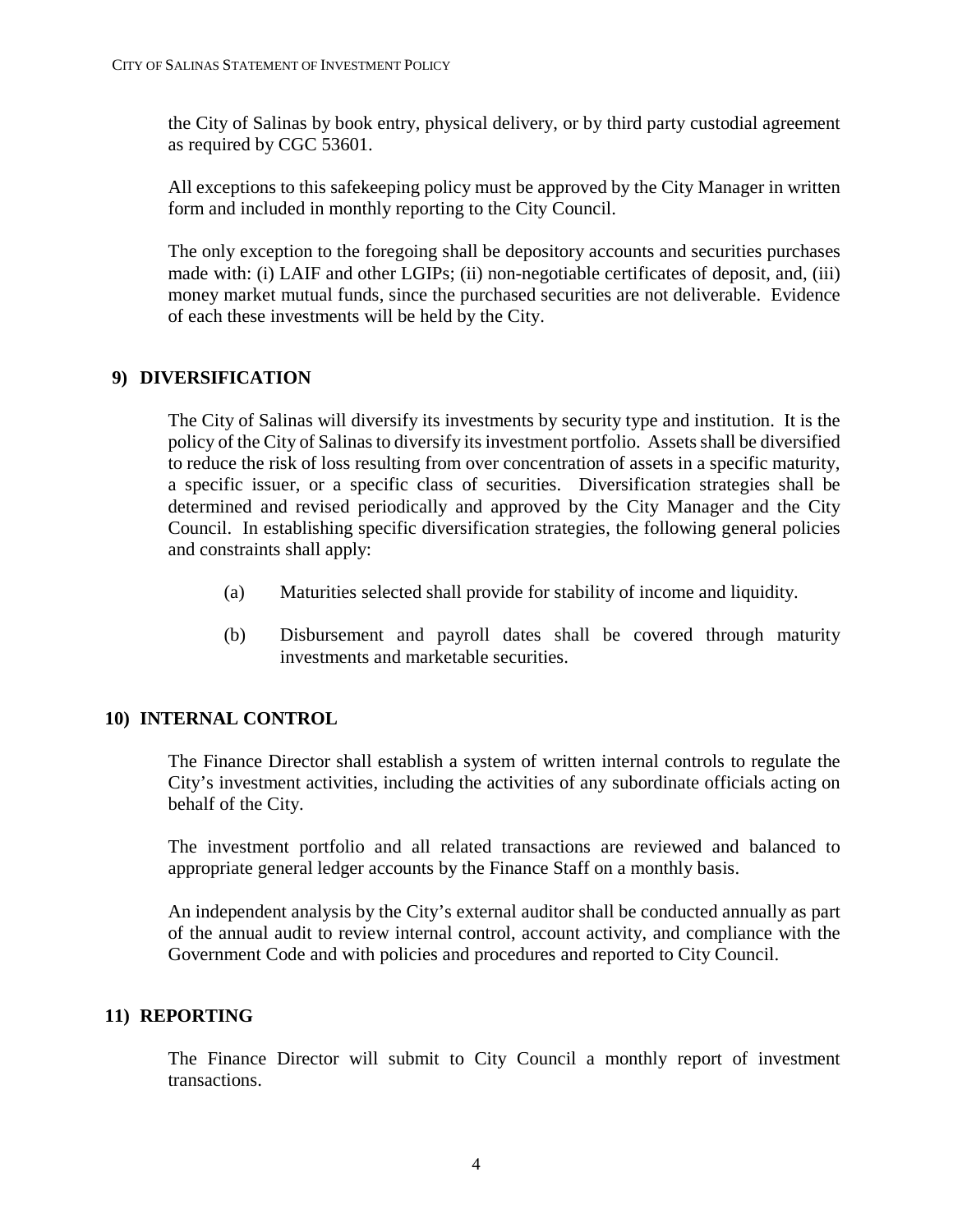Every month, the Finance Director shall render to the City Manager and City Council an investment report, which shall include, at a minimum, the following information for each individual investment:

- Type of investment instrument (i.e., Treasury Bill, medium term note);
- Issuer name (i.e., General Electric Credit Corporation);
- Credit rating, if any, by a Nationally Recognized Statistical Rating Organization
- Purchase date (trade and settlement date);
- Maturity date;
- Par value;
- Purchase price;
- Current market value and the source of the valuation;
- Overall portfolio yield based on cost.

The monthly report also shall (a) state compliance of the portfolio to the statement of investment policy, or manner in which the portfolio is not in compliance; (b) include a description of any of the City's funds, investments, or programs that are under the management of contracted parties, including lending programs; and (c) include a statement denoting the ability of the City to meet its expenditure requirements for the next six months, or provide an explanation as to why sufficient money shall, or may, not be available.

## **12) QUALIFIED BROKER DEALERS**

Whenever practical, a competitive bid process will be used for the purchase and sale of investments. It shall be the City's policy to execute investment transactions only with broker/dealers and financial institutions deemed eligible by the Finance Director or the City's Investment Advisor if applicable, will be used to place all investment purchases.

#### **13) AUTHORIZED INVESTMENTS**

Investment of City funds is governed by the California Government Code sections 53601 et seq. Percentage holding limits listed in this section apply at the time the security is purchased. Ratings, where shown, specify the minimum credit rating category required at purchased without regard to  $+/-$  or 1,2,3 modifiers, if any. In the event a security held by the City is subject to a credit rating change that brings it below the minimum credit ratings specified in this policy, the Finance Director should notify the City Council of the change. The course of action to be followed will then be decided on a case-by-case basis, considering such factors as the reason for the change, prognosis for recovery or further rate drops, and the market price of the security.

The City shall strive to maintain the level of investment of all idle funds as near 100% as possible, through daily and projected cash flow determinations. Unless otherwise specified in this section, no investment shall be made in any security, other than a security underlying a repurchase or reverse repurchase agreement as authorized by this section, that at the time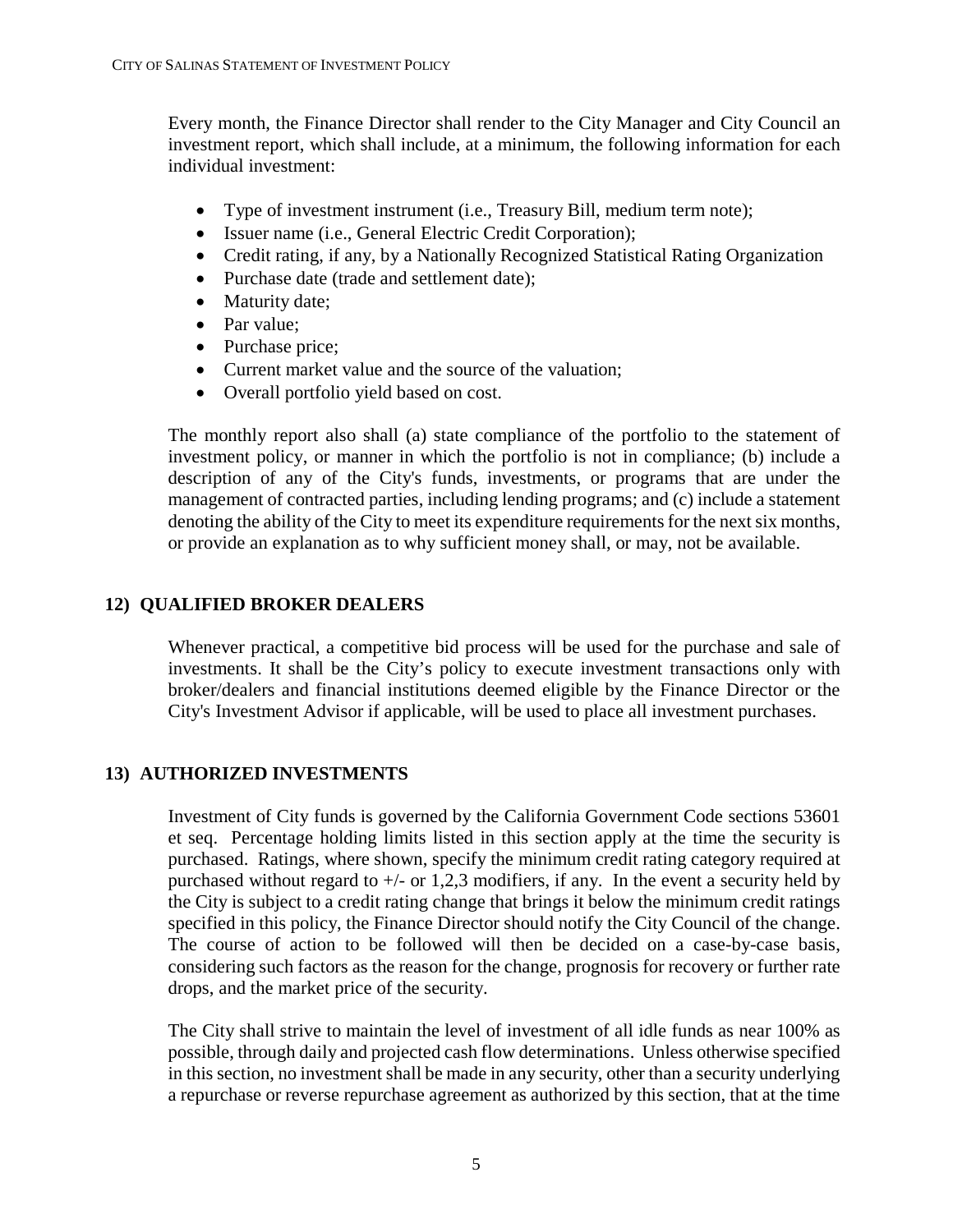of the investment has a term remaining to maturity in excess of five years. The Finance Director, or designee, is authorized to purchase the following investment instruments:

|                                           | <b>Maximum</b>     |                 |
|-------------------------------------------|--------------------|-----------------|
| <b>Permitted Investments/Deposits</b>     | <b>Percentages</b> | <b>Maturity</b> |
| U.S. Treasury Securities                  | Unlimited          | 5 Years*        |
| Federal Agency/GSE Securities             | Unlimited          | 5 Years*        |
| California Municipal Securities           | Unlimited          | 5 Years*        |
| Non-California Municipal Securities       | Unlimited          | 5 Years*        |
| <b>Repurchase Agreements</b>              | 20%                | 92 Days         |
| <b>Reverse Repurchase Agreements</b>      | 20%                | 92 Days**       |
| <b>Bankers Acceptances</b>                | 40%                | 180 Days        |
| <b>Commercial Paper</b>                   | 25%                | 270 Days        |
| <b>Medium Term Notes</b>                  | 30%                | 5 Years         |
| <b>Bank Deposits</b>                      | 100%               | 5 Years*        |
| <b>Negotiable Certificates of Deposit</b> | 30%                | 5 Years*        |
| <b>Placement Service CDs</b>              | 30%                | 5 Years*        |
| LAIF                                      | 50 Million***      | n/a             |
| California Asset Management Program       | 100%               | n/a             |
| <b>Money Market Funds</b>                 | 20%                | n/a             |

*\*Maximum term unless expressly authorized by City Council and within the prescribed time frame for said approval.*

*\*\*City Council approval is required.* 

*\*\*\*Limit set by LAIF Governing Board, not the Government Code.*

- A. U.S. Treasury, notes, bonds, bills, or other certificates of indebtedness, or those for which the full faith and credit of the United States are pledged for the payment of principal and interest.
- B. Federal agency or United States government-sponsored enterprise obligations, participation, or other instruments, including those issued by or fully guaranteed as to principal and interest by federal agencies or United States government-sponsored enterprises including debt guaranteed under the FDIC's Temporary Liquidity Guarantee Program, which is backed by the full faith and credit of the U.S. Government<sup>[1](#page-5-0)</sup>. No more than 40% of the City's portfolio may be invested in any one federal agency.

<span id="page-5-0"></span><sup>&</sup>lt;sup>1</sup> The details of the FDIC guarantee are provided in the FDIC's regulations, 12 CFR Part 370, and at the FDIC's website http://www.fdic.gov/regulations/resources/TLGP.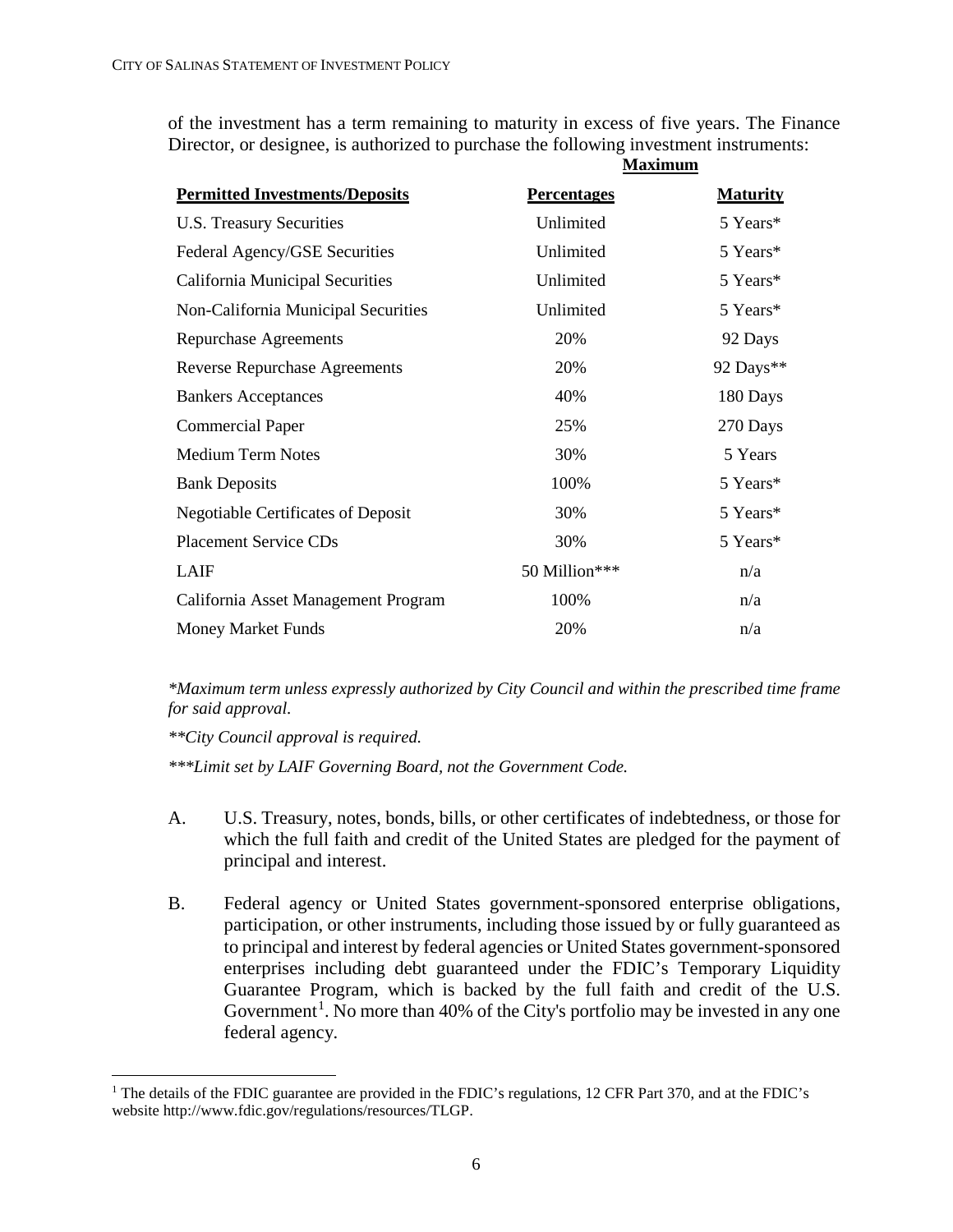- C. Obligations of the State of California or any local agency within the state, including bonds payable solely out of revenues from a revenue producing property owned, controlled or operated by the state or any local agency or by a department, board, agency or authority of the state or any local agency.
- D. Registered treasury notes or bonds of any of the other 49 United States in addition to California, including bonds payable solely out of the revenues from a revenueproducing property owned, controlled, or operated by a state or by a department, board, agency, or authority of any of the other 49 United States, in addition to California.
- E. Repurchase Agreements. Repurchase agreements are to be used solely as shortterm investments not to exceed 92 days. The City may enter into repurchase agreements with primary government securities dealers rated "A" or better by two nationally recognized statistical rating organization (NRSRO). Counterparties should also have (i) a short-term credit rating in the highest category by a NRSRO; (ii) minimum assets and capital size of \$25 billion in assets and \$350 million in capital; (iii) five years of acceptable audited financial results; and (iv) a strong reputation among market participants.

The following collateral restrictions will be observed: Only U.S. Treasury securities or Federal Agency securities will be acceptable collateral. All securities underlying repurchase agreements must be delivered to the City's custodian bank versus payment or be handled under a properly executed tri-party repurchase agreement. The total market value of all collateral for each repurchase agreement must equal or exceed 102% of the total dollar value of the money invested by the City for the term of the investment. For any repurchase agreement with a term of more than one day, the value of the underlying securities must be reviewed on an on-going basis according to market conditions. Market value must also be calculated each time there is a substitution of collateral. Since the market value of the underlying securities is subject to daily market fluctuations, the investments in repurchase agreements shall be in compliance if the value of the underlying securities is brought back up to 102% no later than the next business day.

The City or its trustee shall have a perfected first security interest under the Uniform Commercial Code in all securities subject to repurchase agreement. The City shall have properly executed a Master Repurchase Agreement with each counter party with which it enters into repurchase agreements.

- F. Reverse repurchase agreements or securities lending agreements may be utilized only when all of the following conditions are met:
	- 1. The security to be sold on reverse repurchase agreement or securities lending agreement has been owned and fully paid for by the City for a minimum of 30 days prior to sale.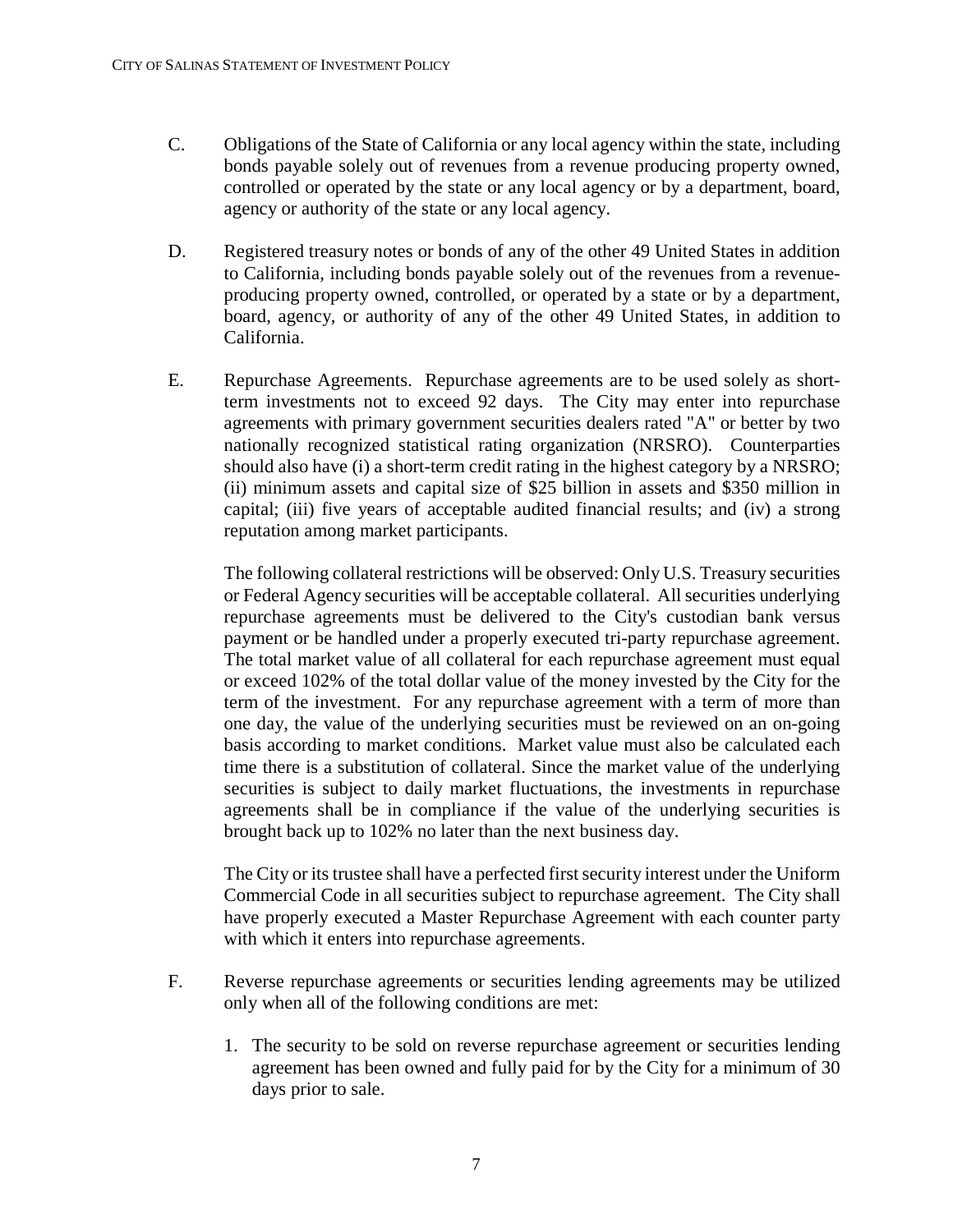- 2. The total of all reverse repurchase agreements and securities lending agreements on investments owned by the City does not exceed 20 percent of the market value of the portfolio.
- 3. The agreement does not exceed a term of 92 days, unless the agreement includes a written codicil guaranteeing a minimum earning or spread for the entire period between the sale of a security using a reverse repurchase agreement or securities lending agreement and the final maturity date of the same security.
- 4. Funds obtained or funds within the pool of an equivalent amount to that obtained from selling a security to a counterparty by way of a reverse repurchase agreement or securities lending agreement shall not be used to purchase another security with a maturity longer than 92 days from the initial settlement date of the reverse repurchase agreement or securities lending agreement, unless the reverse repurchase agreement or securities lending agreement includes a written codicil guaranteeing a minimum earning or spread for the entire period between the sale of a security using a reverse repurchase agreement or securities lending agreement and the final maturity date of the same security.

Investments in reverse repurchase agreements, securities lending agreements, or similar investments in which the City sells securities prior to purchase with a simultaneous agreement to repurchase the security may only be made upon prior approval of the City Council and shall only be made with primary dealers of the Federal Reserve Bank of New York or with a nationally or state-chartered bank that has or has had a significant banking relationship with the City. The City may not invest more than 20% of its portfolio in reverse repurchase agreements, and must always match its maturities to the reinvestment.

- G. Bills of exchange or time drafts drawn on and accepted by a commercial bank, otherwise known as bankers' acceptances. Purchases of bankers' acceptances may not exceed 180 days' maturity, or 40% of the City's surplus money that may be invested. However, no more than 30% of the City's surplus funds may be invested in the bankers' acceptances of any one commercial bank. Eligible bankers' acceptances are restricted to issuing financial institutions with short-term paper rated in the highest category by one NRSRO.
- H. Commercial paper of "prime" quality of the highest ranking or of the highest letter and number rating as provided for by a NRSRO. The entity that issues the commercial paper shall meet all of the following conditions in either paragraph (1) or paragraph (2) below:
	- 1. The entity meets the following criteria: (A) is organized and operating in the United States as a general corporation. (B) has total assets in excess of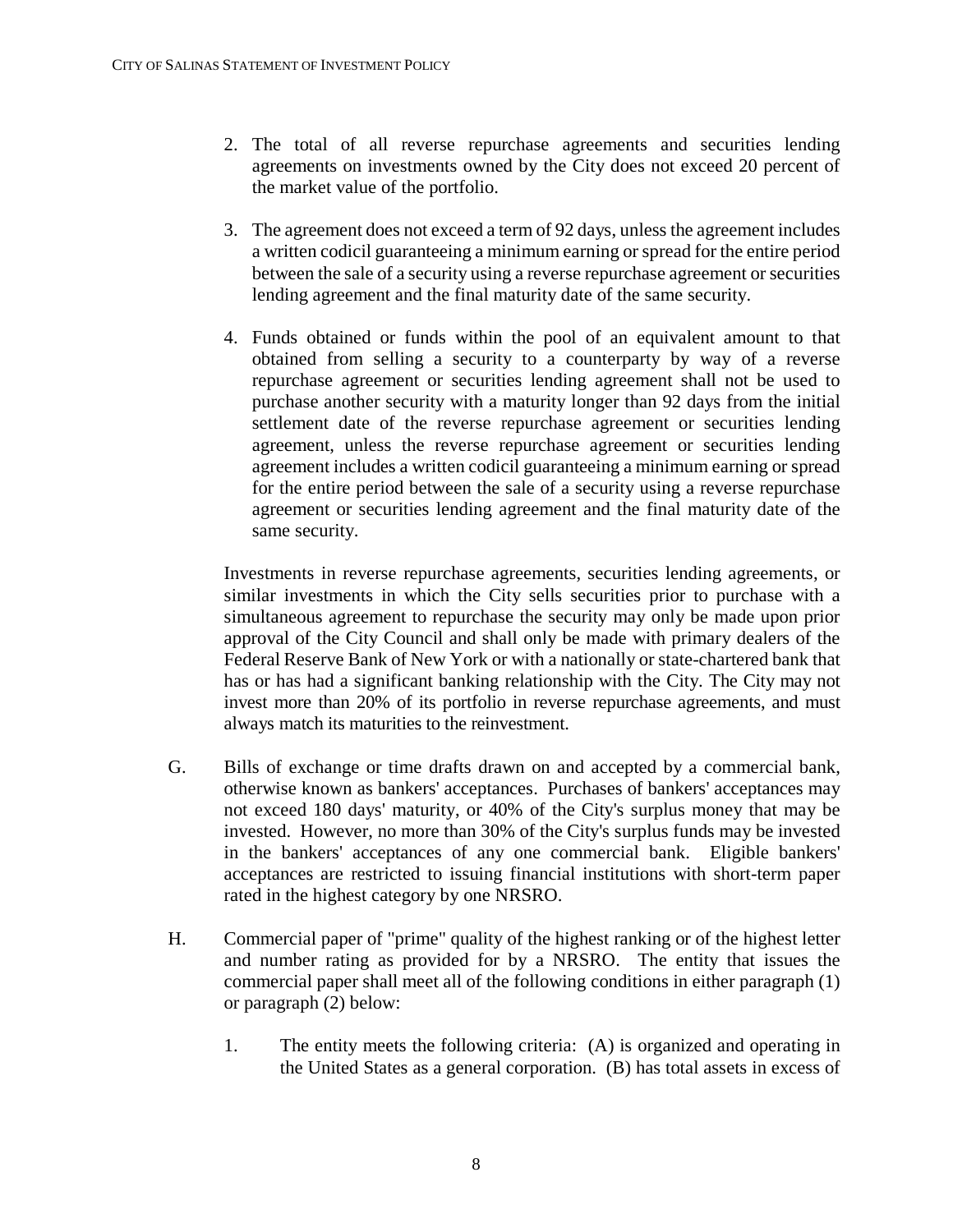five hundred million dollars (\$500,000,000). (C) has debt other than commercial paper, if any, that is rated "A" or higher by a NRSRO.

2. The entity meets the following criteria: (a) is organized within the United States as a special purpose corporation, trust, or limited liability company. (b) Has program wide credit enhancements including, but not limited to, over collateralization, letters of credit, or surety bond. (c) Has commercial paper that is rated "A-1" or higher, or the equivalent, by a NRSRO.

The City may invest no more than 25% of its portfolio in eligible commercial paper, and the City may purchase no more than 10% of the outstanding commercial paper of any single issuer.

- I. Medium term notes with a maximum remaining maturity of five years or less issued by corporations organized and operating within the United States or by depository institutions licensed by the United States or any state and operating within the United States. Notes eligible for investment under this subsection must be rated "A" or higher by a NRSRO. Purchases of medium term notes may not exceed 30% of the City's portfolio.
- J. FDIC insured or fully collateralized demand deposit accounts, savings accounts, market rate accounts, time certificates of deposits ("TCDs") and other types of bank deposits in financial institutions located in California. The amount on deposit in any financial institution shall not exceed the shareholder's equity. To be eligible to receive City deposits, the financial institution must have received a minimum overall satisfactory rating, under the Community Redevelopment Act, for meeting the credit needs of California Communities in its most recent evaluation. Bank deposits are required to be collateralized as specified under Government Code Section 53630 et. seq. The Treasurer, at his/her discretion, may waive the collateralization requirements for any portion that is covered by federal deposit insurance. The City shall have a signed agreement with any depository accepting City funds per Government Code Section 53649. There is no limit on the percentage of the portfolio that may be invested in bank deposits. However, a maximum of 30 percent of the portfolio may be invested in TCDs.
- K. Negotiable Certificates of Deposit issued by a nationally or state-chartered bank or a state or federal savings and loan association or by a state-licensed branch of a foreign bank. Purchases of negotiable certificates of deposit, in combination with placement service CDs, may not exceed 30% of the City's portfolio.
- L. Certificates of deposit placed through a deposit placement service shall meet the requirements under Government Code Section 53601.8. The full amount of the principal and the interest that may be accrued during the maximum term of each certificate of deposit shall at all times be insured by federal deposit insurance. Purchased of placement service CDs, in combination with negotiable CDs, may not exceed 30 percent of the City's portfolio.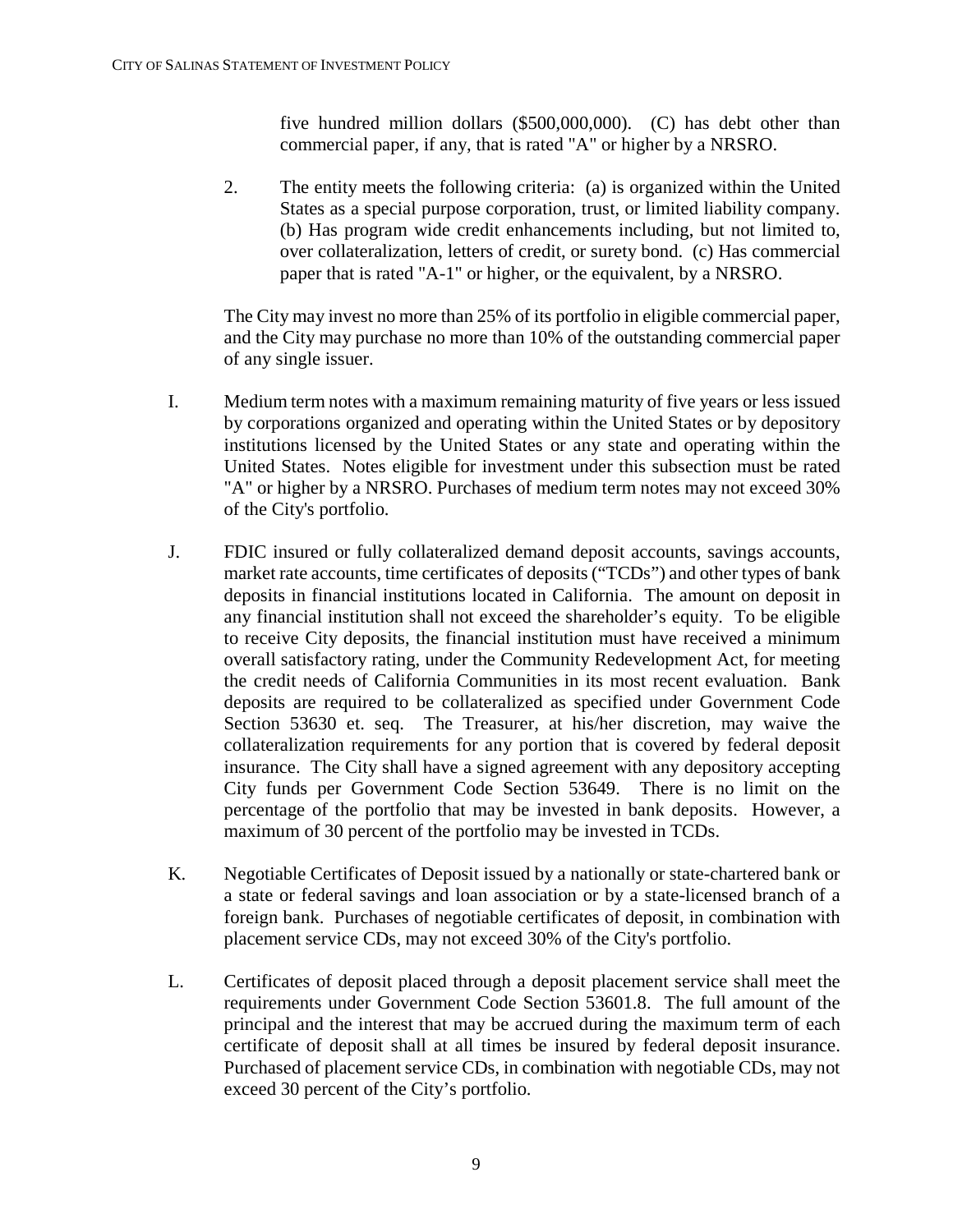- M. State of California's Local Agency Investment Fund (LAIF). Investment in LAIF may not exceed \$50 million. Whenever the City has any funds invested in LAIF, a copy of LAIF's Answer Book shall be maintained on file. In addition, the Finance Director should review the LAIF portfolio periodically.
- N. Local Government Investment Pool. Shares of beneficial interest issued by a joint powers authority organized pursuant to Government Code Section 6509.7. To be eligible for purchase, the pool must meet the requirements of California Government Code Section 53601(p), the pool must seek to maintain a stable Net Asset Value ("NAV"), and the pool must rated at least AAAm, or its equivalent, by a NRSRO.

Whenever the City has any funds invested in a LGIP, a copy of the pool's current information statement shall be maintained on file. In addition, the Finance Director should review the pool's summary portfolio holdings periodically.

- O. Shares of beneficial interest issued by diversified management companies that are money market funds registered with the Securities and Exchange Commission under the Investment Company Act of 1940 (15 U.S.C. Sec. 80a-1, et seq.). The purchase price of shares shall not exceed 20 percent of the investment portfolio of the City. To be eligible for investment pursuant to this subdivision these companies shall either:
	- 1. Attain the highest ranking letter or numerical rating provided by not less than two of the three largest NRSRO or
	- 2. Have an investment advisor registered or exempt from registration with the Securities and Exchange Commission with not less than five years experience managing money market mutual funds and with assets under management in excess of \$500,000,000.

Whenever the City has any funds invested in a money market fund, a copy of the money market fund's current information statement shall be maintained on file. In addition, the Finance Director should review the money market fund's summary portfolio holdings periodically.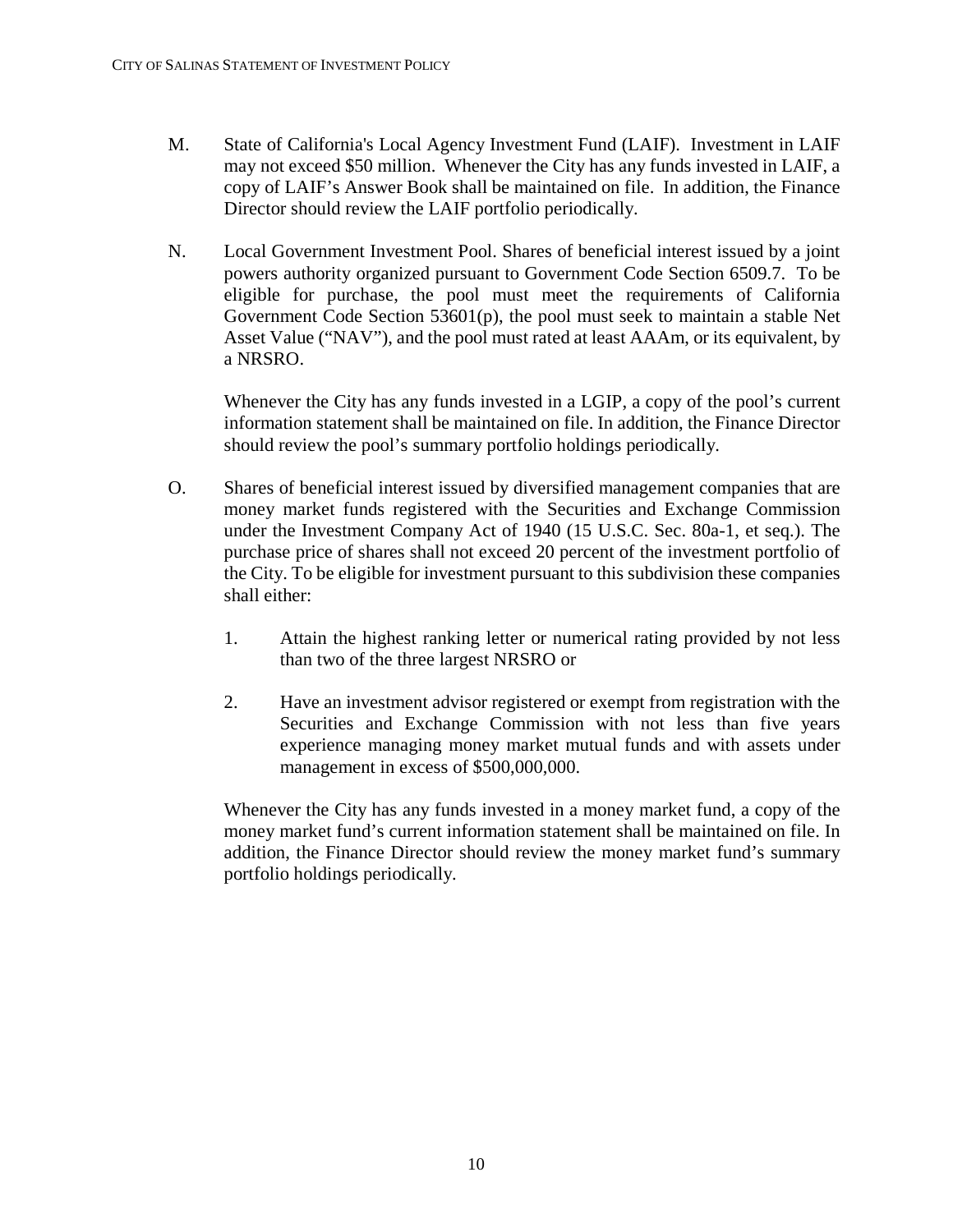## **14) PROHIBITED INVESTMENTS**

Any security type or structure not specifically approved by this policy is hereby specifically prohibited. Security types which are thereby prohibited include, but are not limited to, inverse floaters, derivatives, range notes, interest only strips that are derived from a pool of mortgages, or in any investment that could result in zero interest accrual if held to maturity.

## **15) INVESTMENT OF BOND PROCEEDS**

Bond proceeds shall be invested in the securities permitted by the applicable bond documents. If the bond documents are silent as to the permitted investments, bond proceeds will be invested in the securities permitted by this policy. Notwithstanding the other provisions of this policy, the percentage or dollar portfolio limitations listed in elsewhere in this policy do not apply to bond proceeds. In addition to the securities listed in this Policy, bond proceeds may be invested in a structured investment product if approved by the Finance Director.

## **16) LEGISLATIVE CHANGES**

Any State of California legislative action that further restricts allowable maturities, investment type or percentage allocations will be deemed to be incorporated into the City of Salinas's investment policy and will supersede any and all applicable language.

## **17) INTEREST EARNINGS**

All moneys earned and collected from investments authorized in this policy shall be allocated monthly to various fund accounts based on the pooled cash balance in each fund as a percentage of the entire pooled portfolio.

## **18) POLICY REVIEW**

The City of Salinas's investment policy shall be adopted by the City Council on an annual basis. This investment policy shall be reviewed at least annually to insure its consistency with the overall objectives of preservation of principal, liquidity and yield, and its relevance to current law and financial and economic trends. Any amendments to the policy shall be forwarded to the City Council for approval.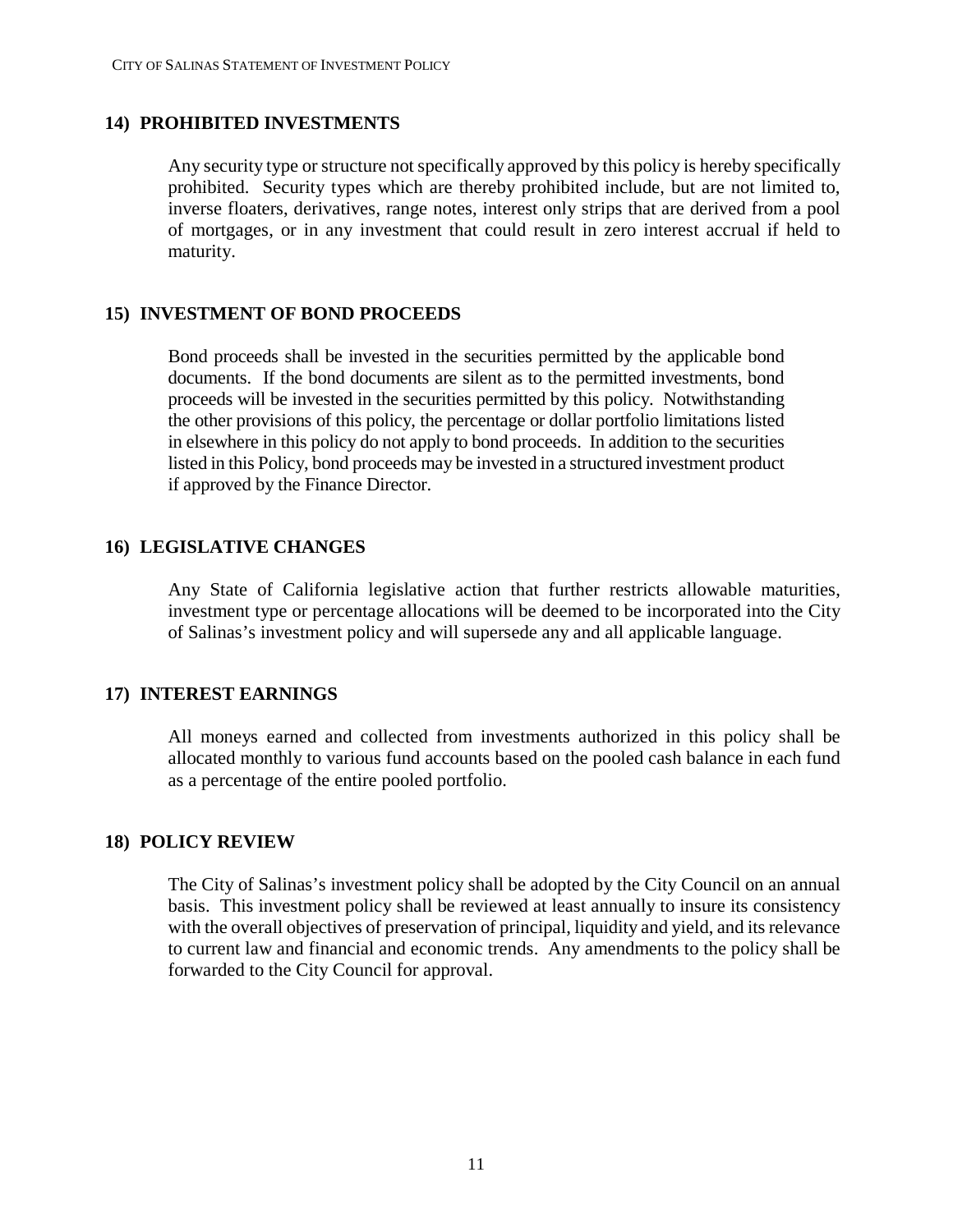## **Glossary**

**Agency:** Federal agency securities and /or Government-sponsored enterprises.

**Bankers' Acceptance (BA):** A draft or bill or exchange accepted by a bank or trust company. The accepting institution guarantees payment of the bill, as well as the issuer.

**Broker:** A broker brings buyers and sellers together for a commission.

**California Local Government Debt:** Is

bonds, notes, warrants, or other evidences of indebtedness of any local agency within California. California local government debt is a permitted investment under the California Government Code. The Government Code does not specify minimum credit ratings for local government debt in which local agencies may invest.

**Certificate of Deposit (CD):** A time deposit with a specific maturity evidenced by a certificate. Large-denomination CD's are typically negotiable.

**Collateral:** Securities, evidence of deposit of other property which a borrower pledges to secure repayment of a loan. Also refers to securities pledged by a bank to secure deposits of public monies.

#### **Comprehensive Annual Financial Report**

**(CAFR):** The official annual report for the City of Salinas. It includes five combine statements for each individual fund and account group prepared in conformity with GAAP. It also includes supporting schedules necessary to demonstrate compliance with finance-related legal and contractual provisions, extensive

introductory material, and a detailed Statistical Section.

**Coupon:** (a) The annual rate of interest that a bond's issuer promises to pay the bondholder on the bond's face value. (b) A certificate attached to a bond evidencing interest due on a payment date.

**Dealer**: A dealer, as opposed to a broker, acts as a principal in all transactions, buying and selling for his own account.

**Debenture:** A bond secured only by the general credit of the issuer.

**Delivery versus Payment:** There are two methods of delivery of securities: delivery versus payment and delivery versus receipt. Delivery versus payment is delivery of securities with an exchange of money for the securities. Delivery versus receipt is delivery of securities with an exchange of a signed receipt for the securities.

**Derivatives:** (1) Financial instruments whose return profile is linked to, or derived from, the movement of one or more underlying index or security, and may include a leveraging factor, or (2) financial contracts based upon notional amounts whose value is derived from an underlying index or security (interest rates, foreign exchange rates, equities or commodities).

**Discount:** The difference between the cost price of a security and its maturity when quoted at lower than face value. A security selling below original offering price shortly after sale also is considered to be at a discount.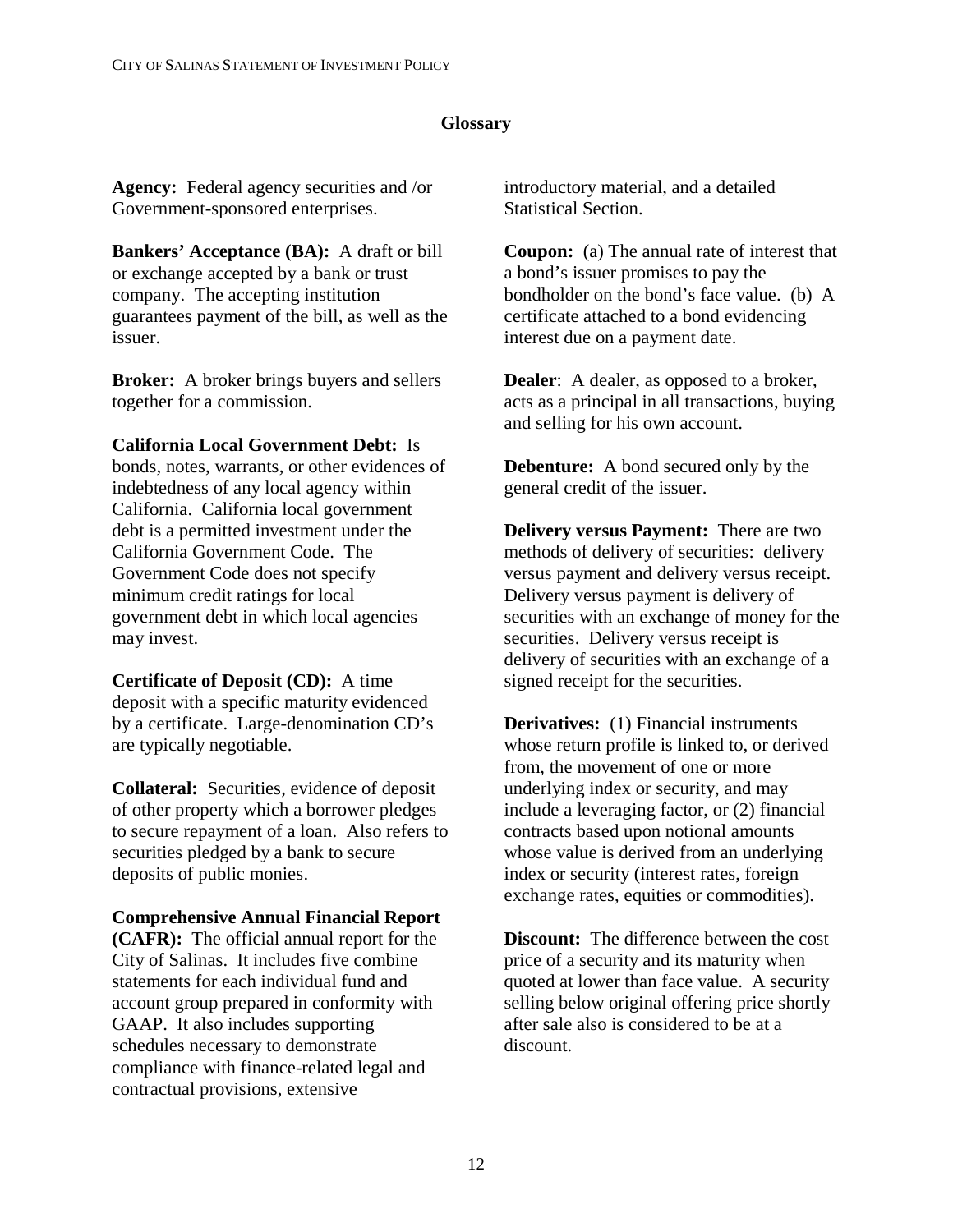**Diversification:** Dividing investment funds among a variety of securities offering independent returns.

**Federal Credit Agencies:** Agencies of the Federal government set up to supply credit to various classes of institutions and individuals, *e.g.,* S&L's, small business firms, students, farmers, farm cooperatives, and exporters.

#### **Federal Deposit Insurance Corporation (FDIC):** A federal agency that insures bank deposits, currently up to \$250,000 per

**Federal Funds Rate:** The rate of interest at which Fed funds are traded. This rate is currently pegged by the Federal Reserve

through open-market operations.

deposit.

## **Federal Home Loan Banks (FHLB):**

Government sponsored wholesale banks (currently 12 regional banks) which lend funds and provide correspondent banking services to member commercial banks, thrift institutions, credit unions and insurance companies. The mission of the FHLB is to liquefy the housing related assets of its members who must purchase stock in their district Bank.

#### **Federal National Mortgage Association**

**(FNMA):** FNMA, like GNMA was chartered under the Federal National Mortgage Association Act in 1938. FNMA is a federal corporation working under the auspices of the Department of Housing and Urban Development (HUD). It is the largest single provider of residential mortgage funds in the United States. Fannie Mae, as the corporation is called, is a private stockholder-owned corporation. The corporation's purchases include a variety of adjustable mortgages and second loans, in addition to fixed-rate mortgages. FNMA's

securities are also highly liquid and are widely accepted. FNMA assumes and guarantees that all security holders will receive timely payment of principal and interest.

## **Federal Open Market Committee**

**(FOMC):** Consists of seven members of the Federal Reserve Board and five of the twelve Federal Reserve and Presidents. The President of the New York Federal Reserve Bank is a permanent member, while the other Presidents serve on a rotating basis. The Committee periodically meets to set Federal Reserve guidelines regarding purchases and sales of Government Securities in the open market as a means of influencing the volume of bank credit and money.

**Federal Reserve System:** The central bank of the United States created by Congress and consisting of a seven-member Board of Governors in Washington, D.C., 12 regional banks and about 5,700 commercial banks that are members of the system.

## **Government National Mortgage Association (GNMA or Ginnie Mae):** Securities influencing the volume of bank credit guaranteed by GNMA and issued by mortgage bankers, commercial banks, savings and loan associations, and other institutions. Security holder is protected by full faith and credit of the U.S. Government. Ginnie Mae securities are backed by the FHA, VA or FmHA mortgages. The term "pass-throughs" is often used to describe Ginnie Maes.

**Issuer:** Any corporation, government unit or financial institution which borrows money through the sale of securities.

**Liquidity:** A liquid asset is one that can be converted easily and rapidly into cash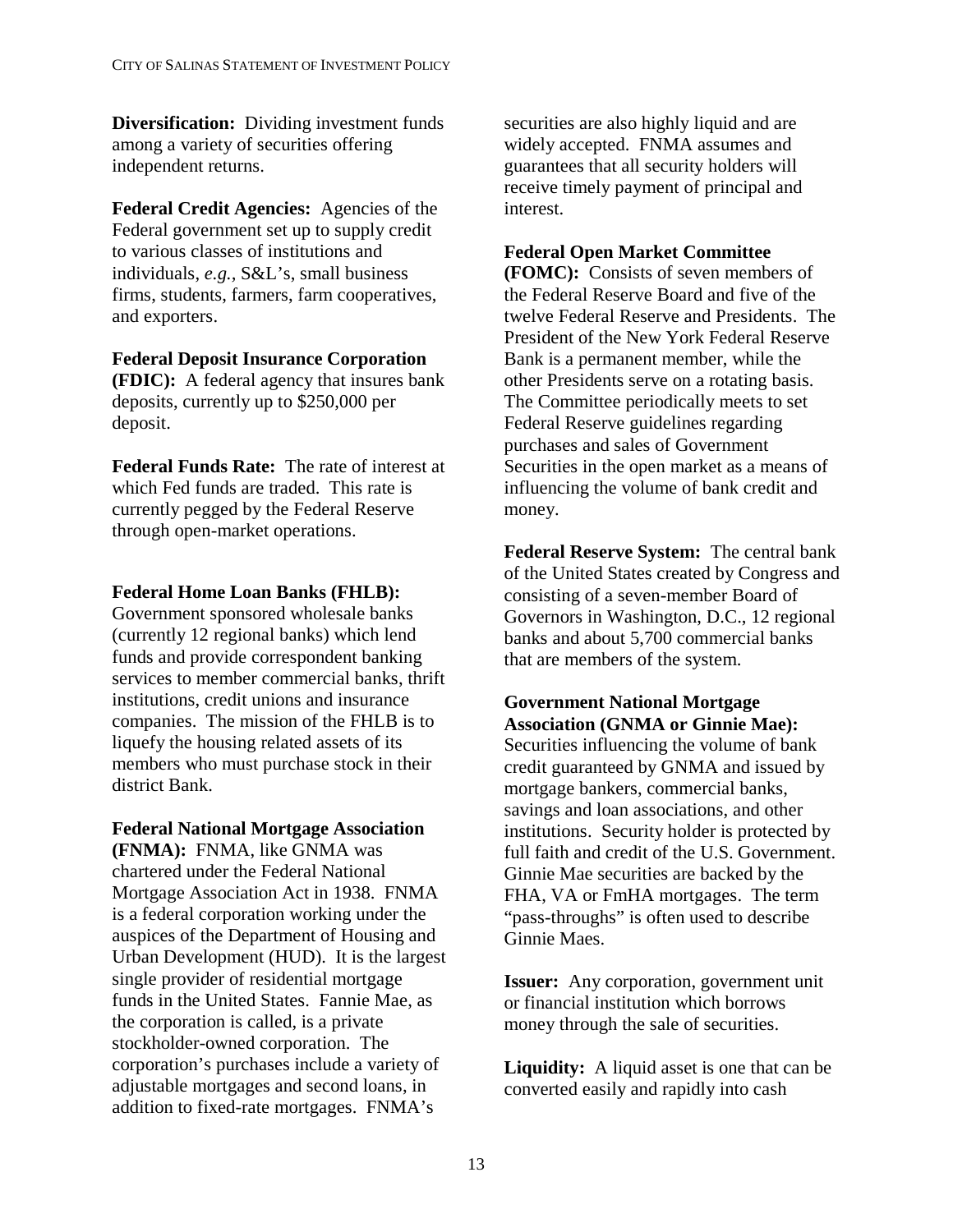without a substantial loss of value. In the money market, a security is said to be liquid if the spread between bid and asked prices is narrow and reasonable size can be done at those quotes.

## **Local Agency Investment Fund (LAIF):**

A special fund in the State Treasury which local agencies may use to deposit funds for investment. All interest is distributed to those agencies participating on a proportionate share determined by the amounts deposited and the length of time they are deposited. Interest is paid quarterly via direct deposit to the LAIF account. The State keeps an amount for reasonable costs of making the investments, not to exceed one-quarter of one per cent of the earnings.

## **Local Government Investment Pool**

**(LGIP):** The aggregate of all funds from political subdivisions that are pooled together for investment and reinvestment.

**Market Value:** The price at which a security is trading and could presumably be purchased or sold.

**Master Repurchase Agreement:** A written contract covering all future transactions between the parties to repurchase – reverse repurchase agreements that establishes each party's rights in the transactions. A master agreement will often specify, among other things, the right of the buyer-lender to liquidate the underlying securities in the event of default by the seller-borrower.

**Maturity:** The date upon which the principal or stated value of an investment becomes due and payable. **Money Market:** The market in which short-term debt instruments (bills, commercial paper, bankers' acceptances, etc.) are issued and traded.

**Mutual Funds:** Referred to in the Government Code, Section 53601(l) as "shares of beneficial interest issued by diversified management companies." The Mutual Fund must be restricted by its bylaws to the same investments as the local agency by the Government Code. These investments are Treasury issues, Federal Agency issues, State of California and City (within California) debt obligations, Bankers Acceptances, Commercial Paper, Certificates of Deposit, Negotiable Certificates of Deposit, Repurchase Agreements, Reverse Repurchase Agreements, and Medium Term Corporate Notes. The quality rating and percentage restrictions in each investment category applicable to the local agency also apply to the Mutual Fund.

**Negotiable:** Term used to designate a security, the title to which is transferable by delivery.

**Offer:** The price asked by a seller of securities. (When you are buying securities, you ask for an offer). See Asked and Bid.

**Open Market Operations: Purchases and** sales of government and certain other securities in the open market by the New York Federal Reserve Bank as directed by the FOMC in order to influence the volume of money and credit in the economy. Purchases inject reserves into the bank system and stimulate growth of money and credit; sales have the opposite effect. Open market operations are the Federal Reserve's most important and most flexible monetary policy tool.

**Portfolio:** Collection of securities held by an investor.

**Primary Dealer:** A group of government securities dealers who submit daily reports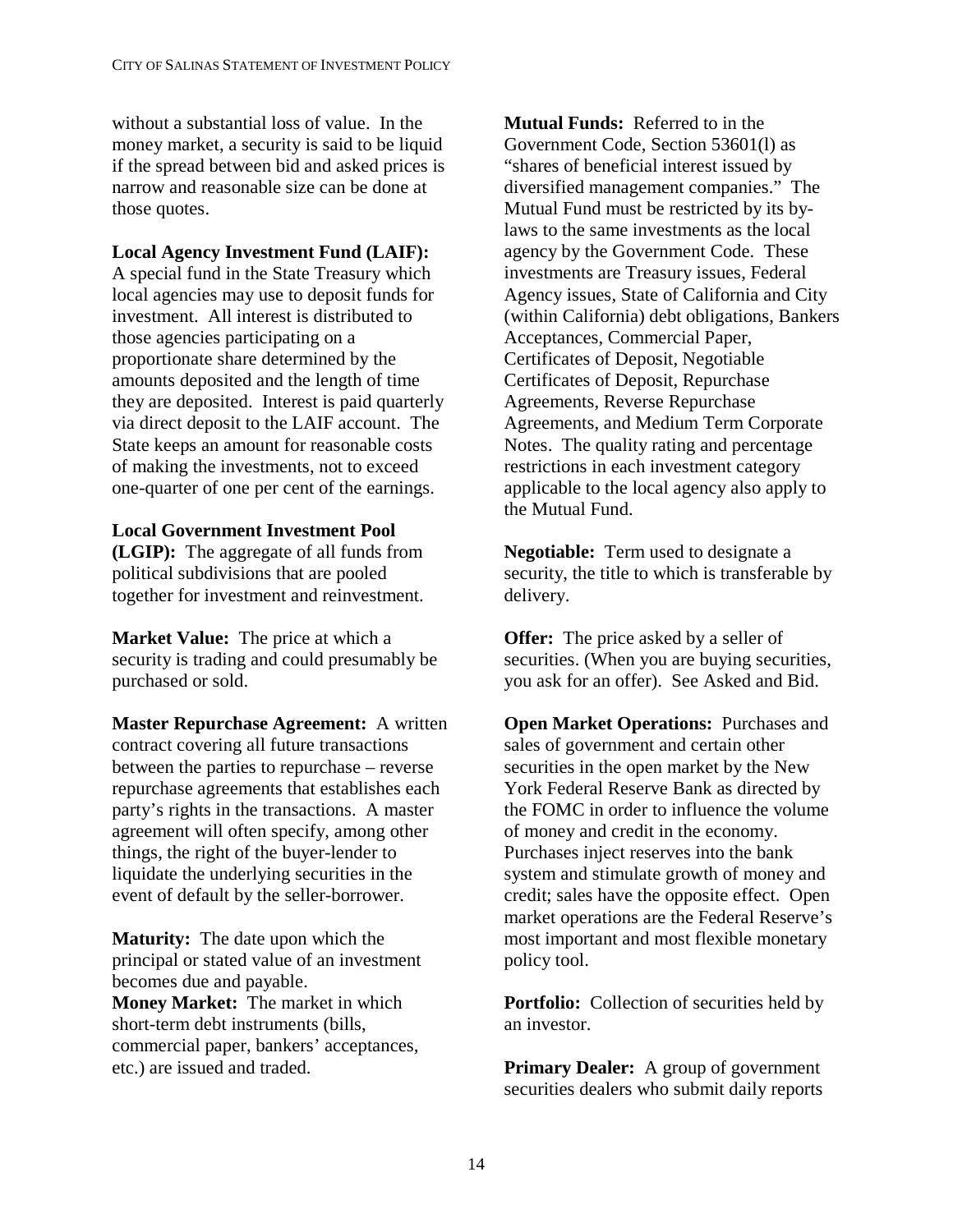of market activity and positions and monthly financial statements to the Federal Reserve Bank of New York and are subject to its informal oversight. Primary dealers included Securities and Exchange Commission (SEC) – registered securities broker-dealers, banks, and a few unregulated firms.

**Principal:** Describes the original cost of a security. It represents the amount of capital or money which the investor pays for the investment.

**Prudent Person Rule:** An investment standard. In some states the law requires that a fiduciary, such as a trustee, may invest money only in a list of securities selected by the custody state – the so-called legal list. In other states the trustee may invest in a security if it is one which would be bought by a prudent person of discretion and intelligence who is seeking a reasonable income and preservation of capital.

**Qualified Public Depositories:** A financial institution which does not claim exemption from the payment of any sales or compensating use or ad valorem taxes under the laws of this state, which has segregated for the benefit of the commission eligible collateral having a value of not less than its maximum liability and which has been approved by the State to hold public deposits.

**Rate of Return:** The yield obtainable on a security based on its purchase price or its current market price. This may be the amortized yield to maturity on a bond the current income return.

**Repurchase Agreement (RP or Repo):** A holder of securities sells these securities to an investor with an agreement to repurchase them at a fixed price on a fixed date. The

security "buyer" in effect lends the "seller" money for the period of the agreement, and the terms of the agreement are structured to compensate him for this. Dealers use RP extensively to finance their positions. Exception: When the Fed is said to be doing RP, it is lending money, that is, increasing bank services.

**Safekeeping:** A service to customers rendered by banks for a fee whereby securities and valuables of all types and descriptions are held in the bank's vaults for protection.

**Secondary Market:** A market made for the purchase and sale of outstanding issues following the initial distribution.

**Security:** An [investment instrument,](http://www.businessdictionary.com/definition/investment-instrument.html) other than an [insurance policy](http://www.investorwords.com/2517/insurance_policy.html) or [fixed annuity,](http://www.investorwords.com/1987/fixed_annuity.html) issued by a [corporation,](http://www.investorwords.com/1140/corporation.html) [government,](http://www.businessdictionary.com/definition/government.html) or other [organization](http://www.investorwords.com/3504/organization.html) which [offers](http://www.investorwords.com/3389/offer.html) [evidence](http://www.businessdictionary.com/definition/evidence.html) of [debt](http://www.investorwords.com/1313/debt.html) or [equity.](http://www.investorwords.com/1726/equity.html)

#### **Securities & Exchange Commission:**

Agency created by Congress to protect investors in securities transactions by administering securities legislation.

**SEC Rule 15C3-1:** See Uniform Net Capital Rule.

**Structured Notes:** Notes issued by Government Sponsored Enterprises (FHLB, FNMA, SLMA, etc.) and Corporations which have imbedded options (e.g., call features, step-up coupons, floating rate coupons, derivative-based returns) into their debt structure. Their market performance is impacted by the fluctuation of interest rates, the volatility of the imbedded options and shifts in the shape of the yield curve.

**Treasury Bills:** A non-interest bearing discount security issued by the U.S.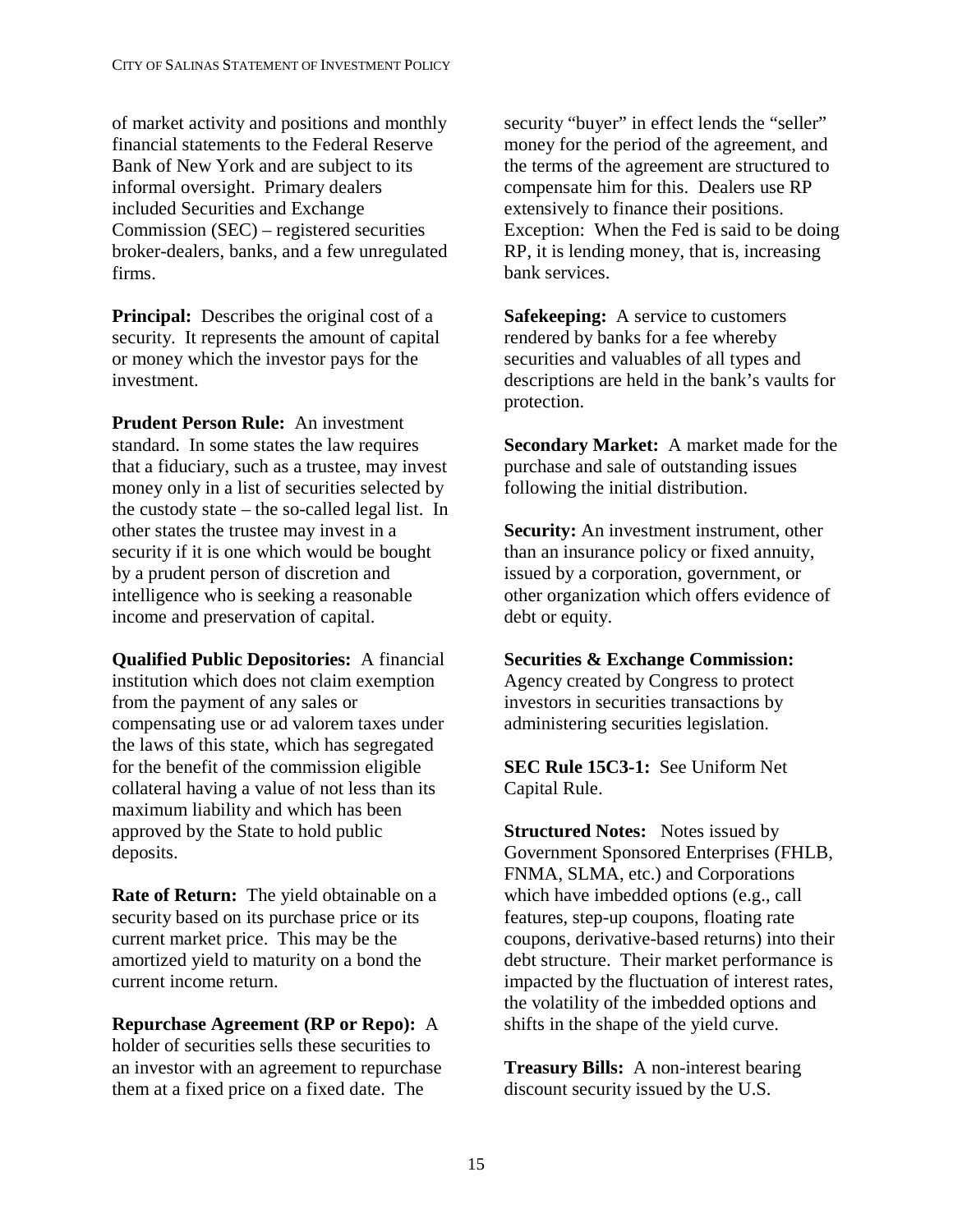Treasury to finance the national debt. Most bills are issued to mature in three months, six months, or one year.

**Treasury Notes:** Medium-term couponbearing U.S. Treasury securities issued as direct obligations of the U.S. Government and having initial maturities from two to ten years.

**Uniform Net Capital Rule:** Securities and Exchange Commission requirement that member firms as well as nonmember brokerdealers in securities maintain a maximum ratio of indebtedness to liquid capital of 15 to 1; also called net capital rule and net capital ratio. Indebtedness covers all money owed to a firm, including margin loans and

commitments to purchase securities, one reason new public issues are spread among member of underwriting syndicates. Liquid capital includes cash and assets easily converted into cash.

**Yield:** The rate of annual income return on an investment, expressed as a percentage. (a) **Income Yield** is obtained by dividing the current dollar income by the current market price for the security. (b) **Net Yield** or **Yield to Maturity** is the current income yield minus any premium above par or plus any discount from par in purchase price, with the adjustment spread over the period from the date of purchase to the date of maturity of the bond.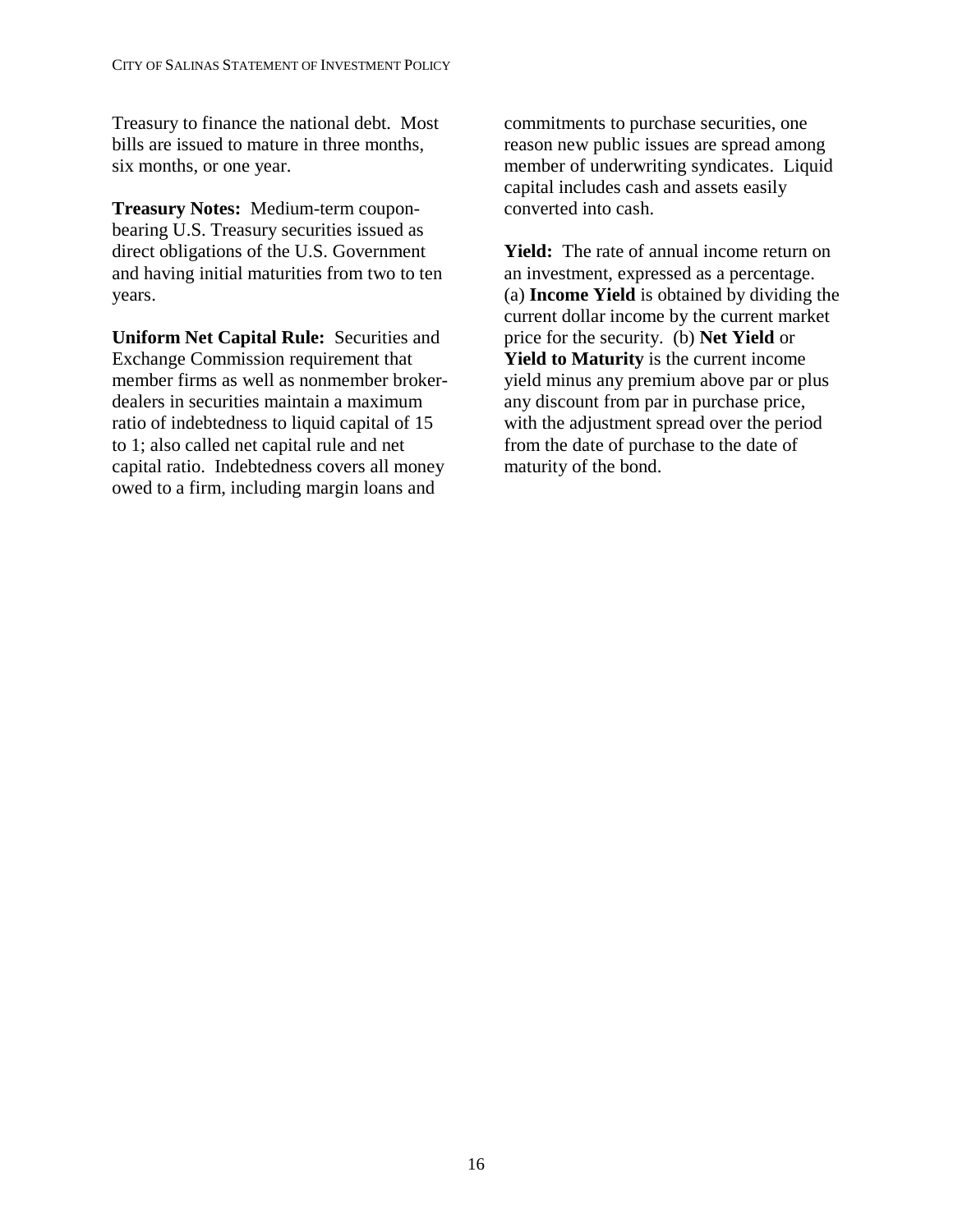## **INVESTMENT GUIDELINES AND STRATEGY**

- I. GUIDELINES Guidelines are established to direct and control activities in such a manner that previously established goals are achieved.
	- 1. Investment Transaction. Every investment transaction must be authorized and reviewed by the Finance Director or his/her designee.
	- 2. Pooled Cash. Whenever practical, local agency cash is consolidated into one bank account and invested on a pooled concept basis. Interest earnings are allocated monthly according to month-end cash and investment balances for each fund.
	- 3. Competitive Bids. Purchase and sales of securities are made on the basis of competitive offers and bids when practical.
	- 4. Cash Forecast. The cash flow for the City is analyzed with the receipt of revenues and maturity of investments scheduled so that adequate cash will be available to meet disbursement requirements.
	- 5. Investment Limitations. Security purchases and holdings are maintained within statutory limits imposed by the California Government Code. Current limits are:

Bankers' Acceptances 40% Section 53601(f) Commercial Paper 25% Section 53601(g) Negotiable Certificates of Deposit 30% Section 53601(h) Medium Term Notes 30% Section 53601(j) Money Market Mutual Funds 20% Section 53601(k) Asset-Backed/Mortgage-Backed Securities 20% Section 53601(n) Federal Agency restriction 60% per Agency Section 14 of Policy Local Agency Investment Fund \$50,000,000 per Section 14 of Policy CAMP no limit per Section 14 of Policy Portfolio Maturing within one year 20% per Section 14 of Policy

- 6. Liquidity. The marketability of a security is considered at the time of purchase, as the security may have to be sold at a later date to meet unanticipated cash demands.
- 7. Diversification. The portfolio should consist of a mix of various types of securities, issuers, and maturities.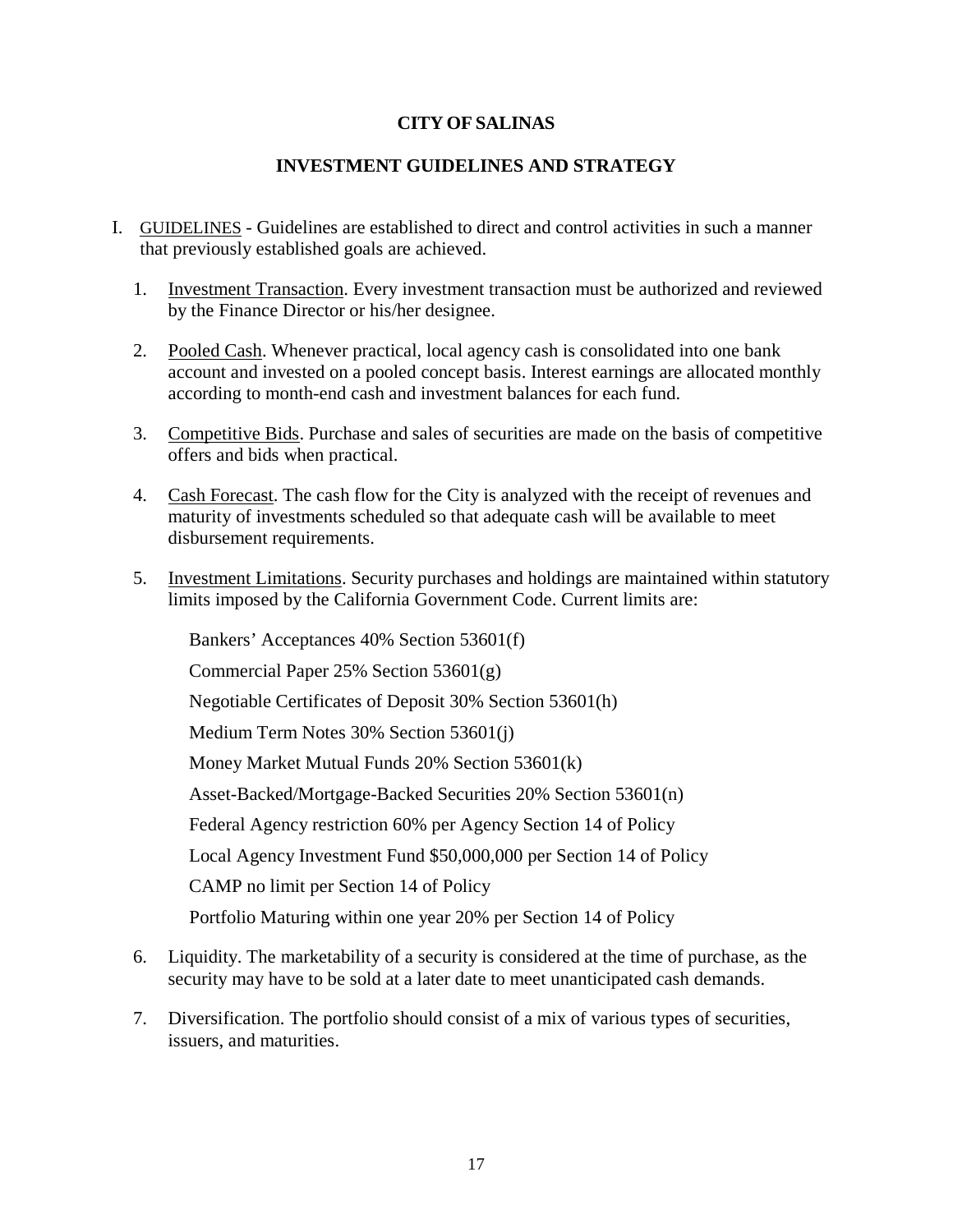## **INVESTMENT GUIDELINES AND STRATEGY (Continued)**

- II. STRATEGY Strategy refers to the ability to manage financial resources in the most advantageous manner.
	- 1. Economic Forecasts. Economic Forecasts are obtained periodically from economists and financial experts through bankers and brokers to assist the Finance Director or his/her designee with the formulation of an investment strategy for the local agency.
	- 2. Implementing Investment Strategy. Investment transactions are executed which conform with anticipated interest rate trends and the current investment strategy plan.
	- 3. Rapport. A close working relationship is maintained with large vendors of the city. The objective is to pinpoint when large disbursements will clear the city's bank account. It is essential for good cash control that such large expenditures be anticipated, estimated as to dollar amount, and communicated to the Finance Director or his/her designee for liquidity planning purposes.
	- 4. Preserve Portfolio Value. Field standards are developed in order to maintain earnings near the market and to preserve the value of the portfolio.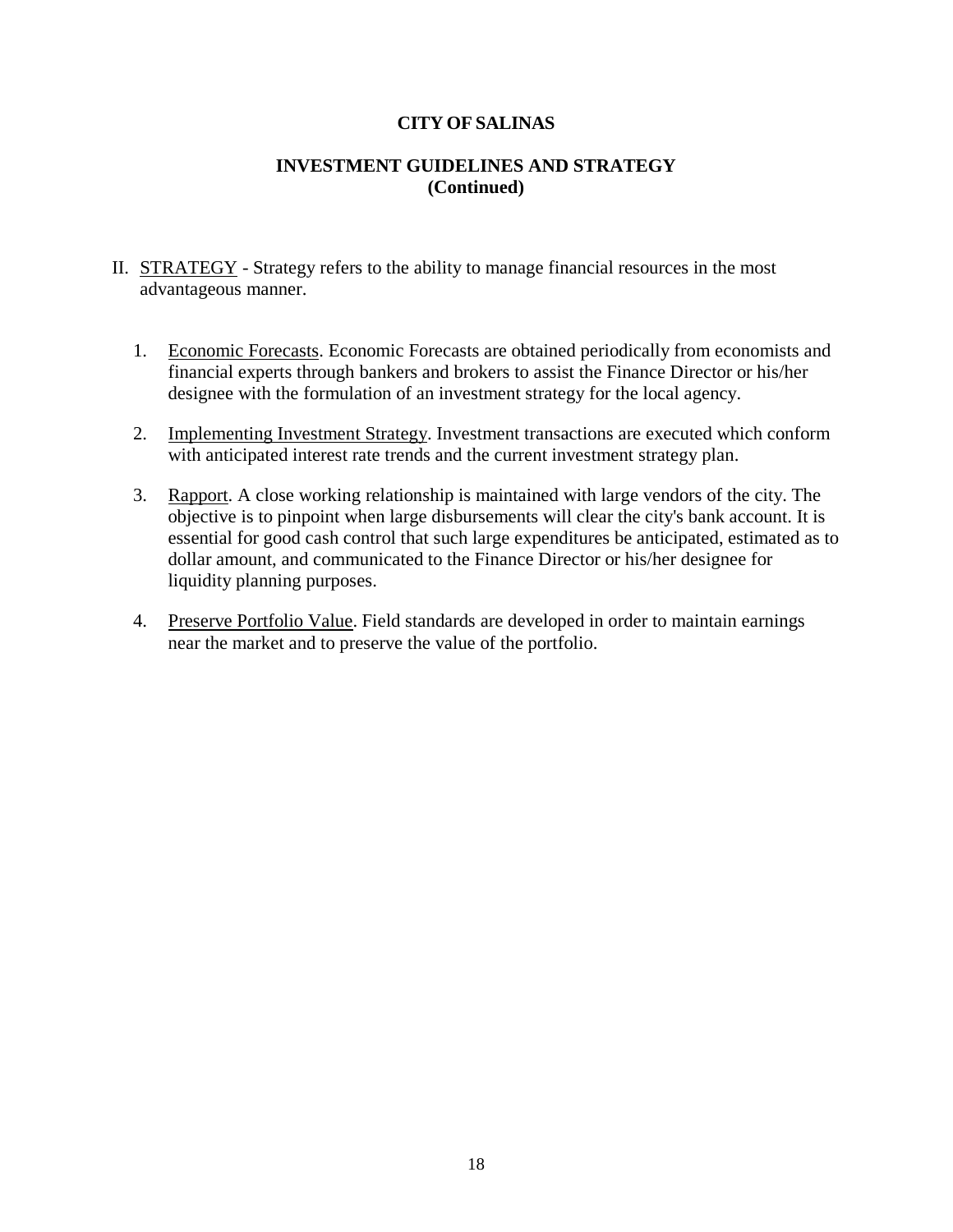## **INVESTMENT PROCEDURES INTERNAL CONTROL - GUIDELINES**

#### OBJECTIVES OF INTERNAL CONTROL

Internal control is the plan of organization and all the related systems established by the management's objective of ensuring, as far as practicable:

- The orderly and efficient conduct of its business, including adherence to management policies.
- The safeguarding of assets.
- The prevention or detection of errors and fraud.
- The accuracy and completeness of the accounting records.
- The timely preparation of reliable financial information.

#### LIMITATIONS OF INTERNAL CONTROL

No internal control system, however elaborate, can by itself guarantee the achievement of management's objectives. Internal control can provide only reasonable assurance that the objectives are met, because of its inherent limitations, including:

- Management's usual requirement that a control be cost-effective.
- The direction of most controls at recurring, rather than unusual, types of transactions.
- Human error due to misunderstanding, carelessness, fatigue, or distraction.
- Potential for collusion that circumvents controls dependent on the segregation of functions.
- Potential for a person responsible for exercising control abusing that responsibility; a responsible staff member could be in a position to override controls which management has set up.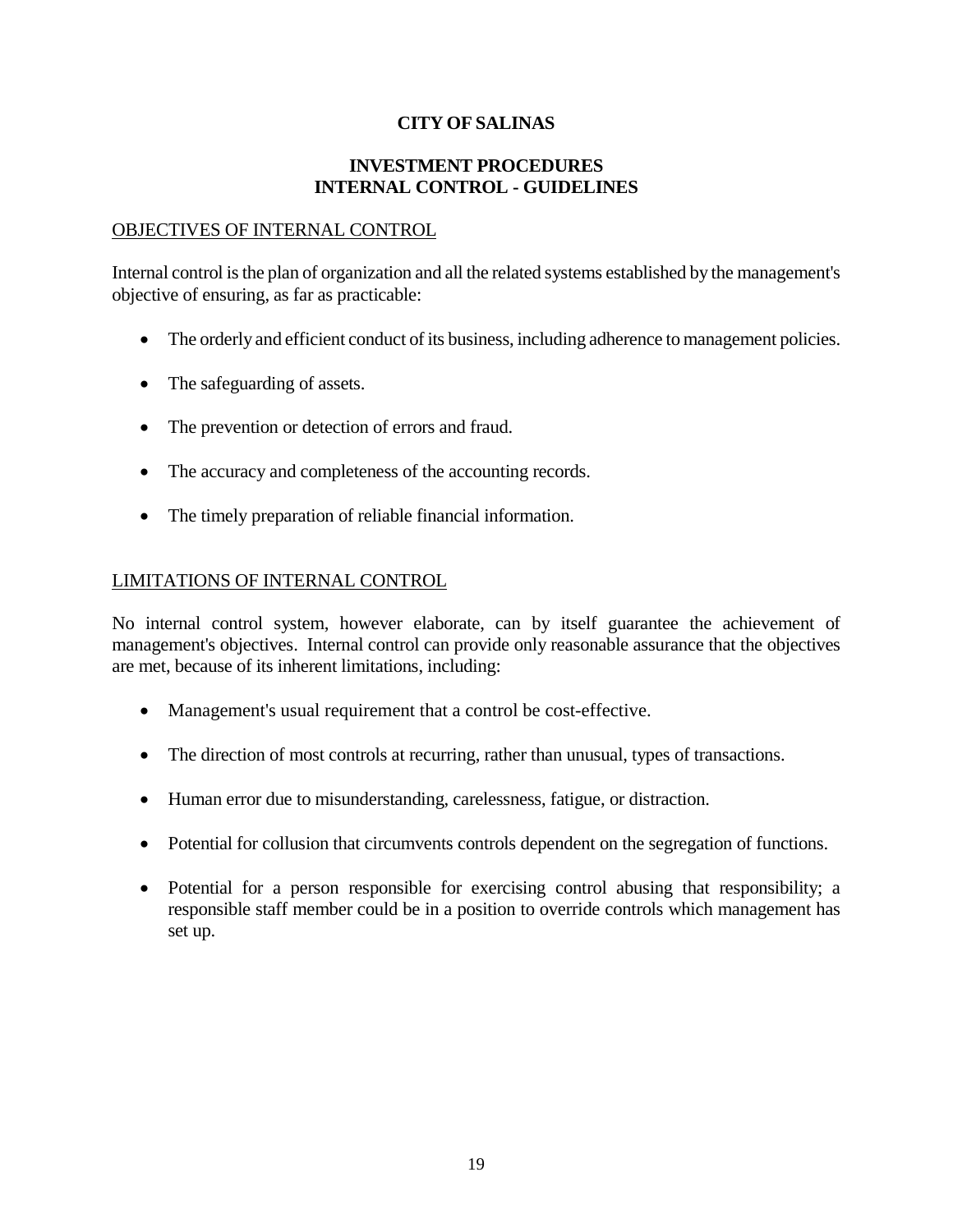## **INVESTMENT PROCEDURES INTERNAL CONTROL - GUIDELINES (Continued)**

#### ELEMENTS OF INTERNAL CONTROL

Elements of a system of internal control are the means by which an organization can satisfy the objectives of internal control. These elements are:

#### 1. ORGANIZATION

Specific responsibility for the performance of duties should be assigned and lines of authority and reporting clearly identified and understood.

#### 2. PERSONNEL

Personnel should have capabilities commensurate with their responsibilities. Personnel selection and training policies together with the quality and quantity of supervision are thus important.

#### 3. SEGREGATION OF FUNCTIONS

Segregation of incompatible functions reduces the risk that a person is in a position both to perpetrate and conceal errors or fraud in the normal course of duty. If two parts of a transaction are handled by different people, collusion is necessary to conceal errors or fraud. In particular, the functions that should be considered when evaluating segregation of functions are authorization, execution, recording, custody of assets, and performing reconciliations.

#### 4. AUTHORIZATION

All transactions should be authorized by an appropriate responsible individual. The responsibilities and limits of authorization should be clearly delineated. The individual or group authorizing a specific transaction or granting general authority for transactions should be in a position commensurate with the nature and significance of the transactions. Delegation of authority to authorize transactions should be handled very carefully.

#### 5. CONTROLS OVER AN ACCOUNTING SYSTEM

Controls over an accounting system include the procedures, both manual and computerized, carried out independently to ascertain that transactions are complete, valid, authorized, and properly recorded.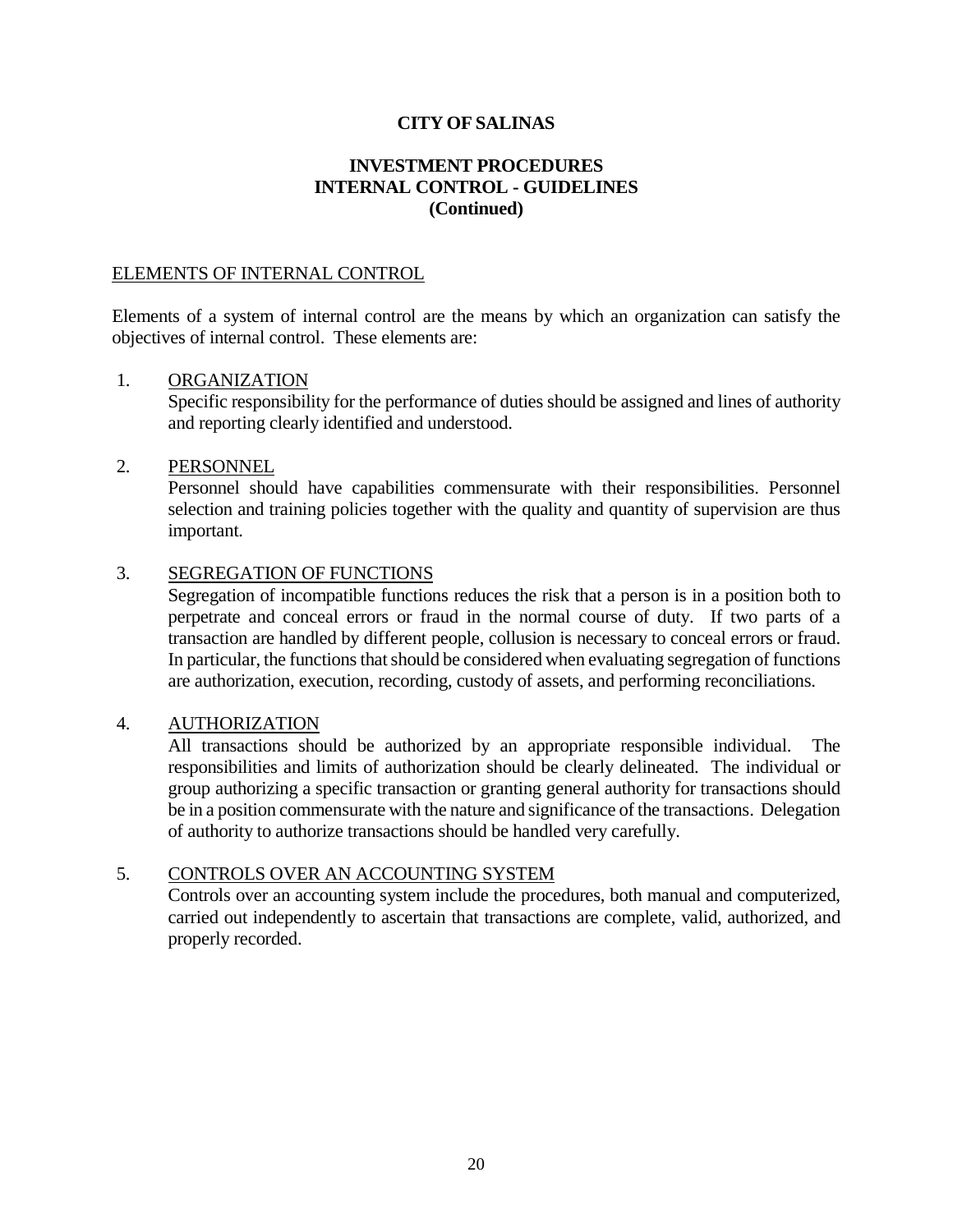## **CASH CONTROLS**

## PROCEDURES PERFORMED BY EXTERNAL AUDITORS WITH RESPECT TO CASH RECEIPTS

- A. City procedures and controls are reviewed. Some of the system strengths are:
	- 1. Receipts are controlled upon receipt by proper registration devices.
	- 2. Receipts are reconciled on a daily basis.
	- 3. Amounts batched and deposited intact.
	- 4. Bank reconciliations are reviewed.
	- 5. Prompt posting of cash receipt entries in books.
	- 6. Proper approval required for write-off's of customer accounts.
	- 7. Checks are restrictively endorsed upon receipt or when run through cash register.
	- 8. Adequate physical security over cash.
	- 9. Individuals that handle cash do not post to customer account records or process billing statements.
	- 10. Adequate supervision of Finance Department operations.
- B. Significant revenues are confirmed directly with payer and compared with City books to make sure amounts are recorded properly.
- C. Cash balances are substantiated by confirming all account balances recorded in books. Bank reconciliations are reviewed for propriety and recalculated by the auditor. All significant reconciling items on bank reconciliations are verified as valid reconciling items by proving to subsequent bank statements.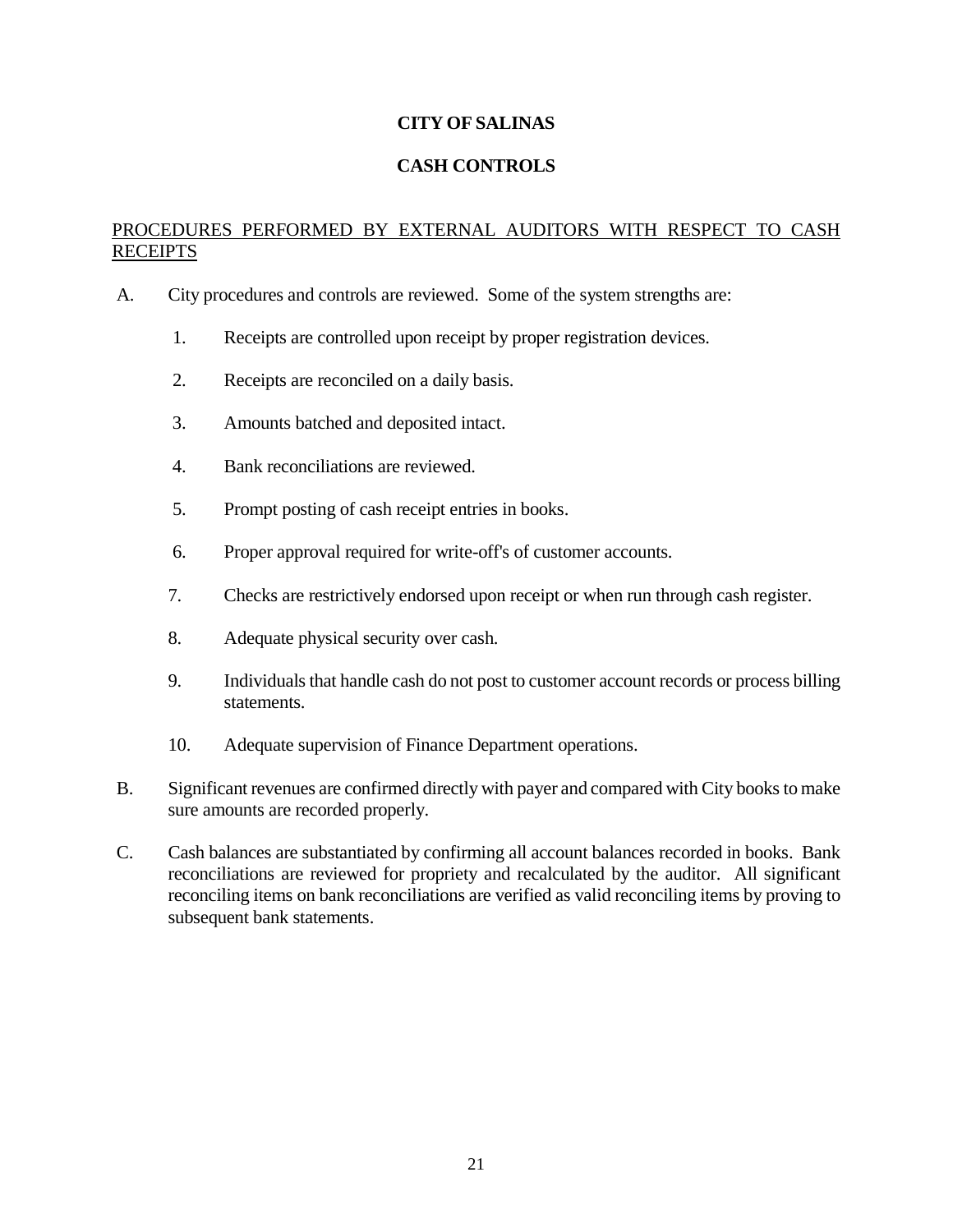## **SEGREGATION OF RESPONSIBILITIES OF THE TREASURY FUNCTIONS**

|    | <b>Function</b>                                                                       | <b>Responsibility</b>                                              |
|----|---------------------------------------------------------------------------------------|--------------------------------------------------------------------|
| 1. | Formal Investment Policy should be:                                                   |                                                                    |
|    | Prepared By:                                                                          | <b>Finance Director</b>                                            |
|    | Approved By:                                                                          | City Council                                                       |
| 2. | <b>Develop Investment Strategy</b>                                                    | Finance Director or Registered<br><b>Investment Advisor</b>        |
| 3. | Investment Strategy should be<br>approved by                                          | <b>Finance Director</b>                                            |
| 4. | Execution of investment transactions:                                                 |                                                                    |
|    | Investments other than LAIF and Deposits                                              | Finance Director or Registered<br><b>Investment Advisor</b>        |
|    | Execution of LAIF and Deposit transfers                                               | <b>Accounting Supervisor</b>                                       |
| 5. | Timely recording of investment transactions:                                          |                                                                    |
|    | Recording of investment transactions<br>in the City's accounting records              | Senior Account Clerk<br>(but reviewed by Accounting<br>Supervisor) |
| 6. | Verification of investment,<br>i.e., match broker confirma-<br>tion to City's records | Senior Account Clerk                                               |
| 7. | <b>Confirmation of LAIF and Bank Wires</b>                                            | <b>Accounting Officer</b>                                          |
| 8. | Safeguarding of Assets and Records:                                                   |                                                                    |
|    | Reconciliation of City's<br>records to bank statements and<br>safekeeping records     | Senior Accountant<br>(but reviewed by Accounting)<br>Officer)      |